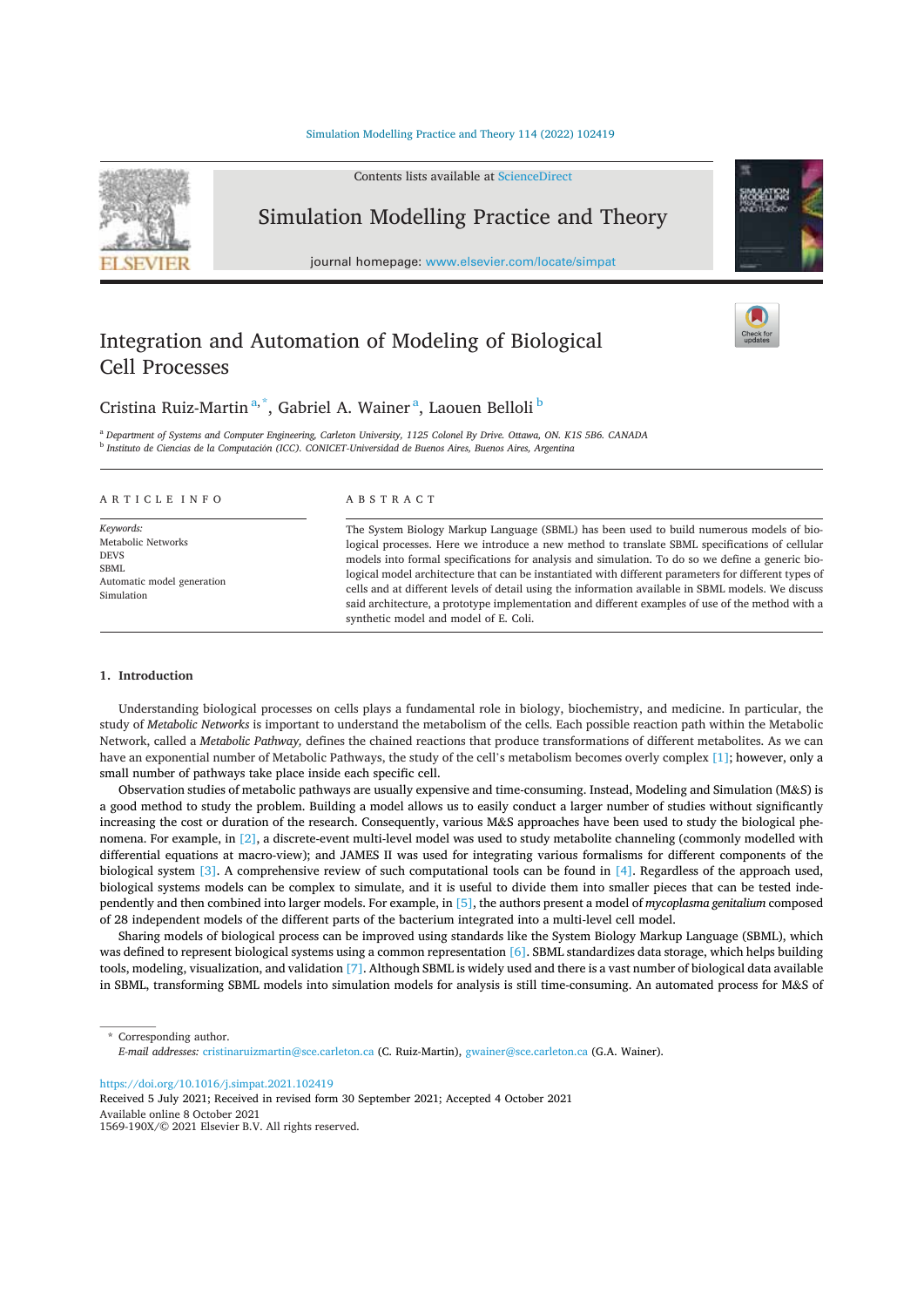models defined using SBML can save time and improve model verification and validation, as well as helping obtaining results that can be replicated [8]. For example, in [9], the authors present a platform for modeling reaction kinetics of biological with SBML integrated with DEVS (Discrete Event Systems Specification), a formal modeling and simulation methodology to build hierarchical and modular models [10]. In [11], SBMLtoODEpy was used to convert SBML models into Python classes to facilitate the integration of biological reactions models into larger biomedical systems modeling projects written in Python. However, these results are usually hard to reuse and to integrate with other models. For example, [9] is specific to reaction kinetics, and [11] converts the SBML model into a Python class, however, it does not provide a full model that can be simulated.

Our research contributions focus on the problems above by providing a method to automate the generation of formal models and their simulations from SBML standard models. We propose a method to build formal models that can be (1) automatically instantiated with any SBML source, and (2) integrated with other models. We define a general modeling architecture for cells that can be instantiated with different parameters for different types of cells, and at different levels of detail. Additionally, as we use DEVS, a hierarchical and modular approach, we also improve model integration. We use SBML models as sources and define a method to manage the SBML files and use their information to instantiate the proposed architecture and generate DEVS models automatically. This process allows us to reuse existing models previously developed in SBML. Additionally, we include the possibility of combining SBML models to develop larger ones. In  $[12]$ , we introduced a preliminary version of this research in which we explored the ideas of using SMBL to generate simulation models. Here, we extend the research focusing on model architecture and the automatic generation of models. The main contributions of this paper can be summarized as follows:

- We define a flexible structure for modeling biological cells, offering a general framework that can be adapted, allowing to integrate new models when needed. The structure considers general aspect of cells, allowing changes to external components.
- We introduce a formal structure as a container to integrate different models representing the cell's mechanisms. This attempts to modularize the parts of a cell so each new model can be modeled using a different approach without affecting the rest.
- We provide a model structure that directly maps a biological cell into compartments coupled together, resulting in a model that emerges from the interaction between its sub-models (as it happens in real cells). Additionally, we do not assume anything about how each sub-model is defined: we only need their inputs and outputs (according to DEVS semantic). The model structure becomes flexible and new components can be added provided that their interface is consistent with the existing components' interface (or adapting the interface).
- We automate model generation for studying biological processes using SBML and DEVS simulation. SBML describes the model and its parameters which are used to generate a model structure and its Metabolic Pathways ready for running simulations.

The rest of the paper is organized as follows. In section 2, we summarize the related work on the study of biological processes and simulation tools. In section 3, we focus on the model development process, and we explain the DEVS model for a Cell. In section 4, we present different case studies.

#### 2. Background

This research focuses on the study of Metabolic Pathways through M&S. Based on their abstraction level, the models can be classified as micro or macro view models. Macro-view models describe the behavior of the system as one piece, abstracting all the subsystems and their interactions. On the other hand, micro-view models divide the system into sub-systems that can be modeled independently. The same phenomena can be modeled at both abstraction levels. For example, in  $[13]$  a micro-view approach is used to model glycolysis, while in [14] it is modeled using the concentration of metabolites (i.e., substrates and products).

We can also consider mathematical or computational models. Mathematical models are purely analytical such as in  $[14]$ , whereas computational models use computer programs in which the logic describes the phenomena to be modeled, such as in [13].

Models can also be classified on their time representation. Some models use a continuous representation of time, while others use discrete time. For instance, the model in  $[14]$  uses a continuous time representation and the model in  $[13]$  is a discrete-event model.

Different approaches are not independent of each other. We can combine micro and micro view approaches within the same model. In [15][2], the authors explain the advantages of combining macro and micro levels as using various levels allows the models to describe each part at their right level of abstraction. In  $[2]$ , a discrete event multi-level model is used to study metabolite channeling, a process commonly modeled with differential equations (macro-view). Although this is a continuous process, the number of metabolites in a compartment is discrete.

Biological processes can easily lead to the definition of large models and the need to run complex simulations. To deal with this complexity we can build submodels of each of biological system, and then integrate them into a model of the entire system. In [5] a model is divided into different components modeled independently; in [3], the JAMES II framework is used to mix different formalisms for each component. CytoSolve [16] allows integrating multiple pathway models implemented independently running all simulations in parallel and coordinating their inputs and outputs to generate a final single result from the model interactions.

Another key factor to consider is reusability, a challenge in M&S. In [17], the authors discuss the importance of having modular models about and the key role of standardization to achieve model reusability. Along the same lines, [18] emphasizes the importance of hierarchical modeling and composition in systems biology as well as key challenges in the development of computational models (modularity, standardization, reusability, and complexity).

It is important to count with tools to automate and simplify the M&S process. The System Biology Markup Language (SBML) was defined with this purpose [6]. SBML allows storing and exchanging models, and it is useful for modeling visualization and validation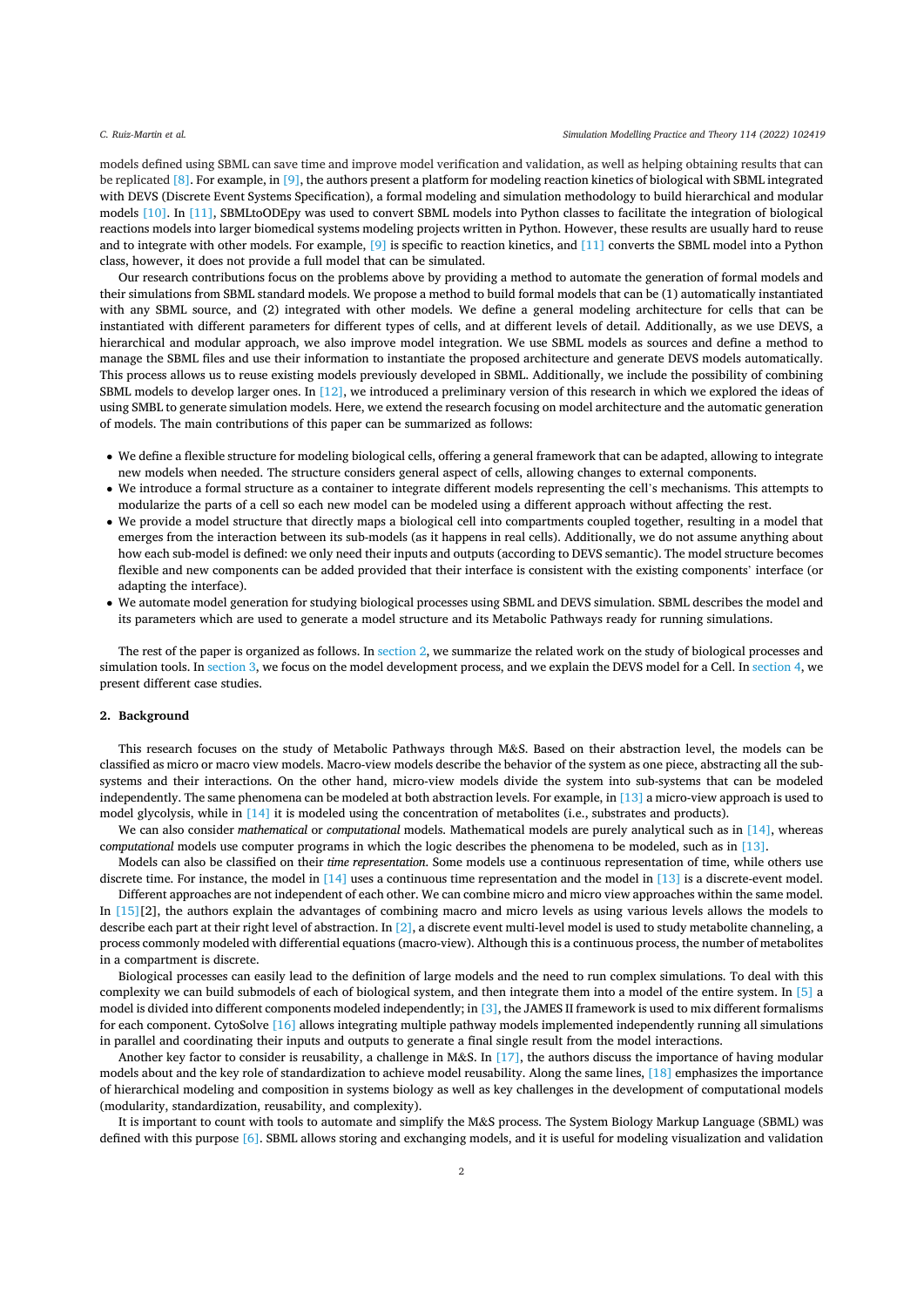[7]. The main advantage of SBML is the standardization of biology data storage, which facilitate managing information and obtaining relevant results that can be replicated [8]. For instance, in [9], SBML was integrated with DEVS [10] to develop a platform for modeling reaction kinetics of biological systems. The authors used the LibSBML library [19] to translate the chemical reactions into differential equations and to generate macro-view models that can be easily shared. In [11] the authors developed a SBMLtoODEpy to convert SBML models into Python classes to facilitate the integration of biological reactions models into larger biomedical systems modeling projects written in Python. Similarity, in [20], the authors developed SBML2Modelica to integrate biological reactions into larger Modelica models. In  $[21]$  the authors presented a database system designed specifically to store biochemical pathways in SBML. In [22], the authors proposed the SBML-diff tool, which allows to compare SBML Models at different levels of detail visually. SBML has also been applied to model the spread of diseases. For example, in [23], the authors present the SBML Array package to represent microsimulation disease models. A complete definition of all the elements in an SBML model can be found in  $[24]$ , and a summary description is included in Appendix I.

As discussed earlier, we propose a new method to model Metabolic Pathways built as a modular container integrating all the components in the cell subsystems using the DEVS formalism. This allows us reusing the model structure and easily adapt it to each cell. We propose to instantiate the general model for Metabolic Pathways using SBML, automating the modeling process and reusing models. DEVS manages complexity by using a modular and hierarchical approach [10]. The system under study is modeled using (1) basic behavioral models called "atomic", and (2) structural composite models called coupled models (a formal specification is provided in Appendix II). This is useful to model biological systems because it allows using different modeling levels of abstraction for each submodel. Additionally, this improves model reuse, reducing development time and verification reusing existing models. Model definition, simulation, and experimentation are separated. There are numerous DEVS simulators available [25] such as Adevs [26], PyDEVS [27], VLE (Virtual Laboratory Environment) [28], CD++ [29] (which also allows defining Cell-DEVS [30] models), MS4Me [31], and DEVS-Suite [32]. We use Cadmium [33], a DEVS simulator implemented in  $C++17$  using the Boost library standard. At the user level, Cadmium uses two  $C_{++}$  classes for defining atomic and coupled models. Atomic models are defined in a class that provides a structure to define the state of the model and the methods to define behavior. Coupled models are defined instantiating a different class which includes input/output ports, submodels, external input and output couplings, and internal links.

Various researchers used DEVS for modelling biological systems. In [15], Multi-Level-DEVS (ml-DEVS) was proposed to support multi-level models explicitly: the information at macro-levels can be accessed from micro-level components and vice versa. In [2], a discrete event multi-level model is used to study metabolite channeling. Differential equations are usually used to model continuous systems. However, metabolite channeling can be better modeled by using discrete components. Using a multi-level model, the authors address the problem of having a system with continuous and discrete components. In [34], the authors model the evolution of living organisms using DEVS; they propose a micro-view approach where the basic components are individual organisms. Their model of an organism includes the internal organization (structure and functions), and a set of rules for conditional mutation, survival, and self-reproduction. Similarly, in [35], the role of consanguineous marriages in the evolution of congenital disorders in a population was studied. In [36], the authors model glycolysis, modeling each step in the reaction pathway as a DEVS atomic model.

Another research also uses SBML combined with DEVS. The SBML-DEVS platform [37] models reaction kinetics of biological systems and use SBML to save and read the model's data. The authors used the LibSBML library to translate the chemical reactions into differential equations and generate macro-view models that can easily be share.

The above-mentioned research focusses on different subsystems of cells, or in a particular cell. Here we propose a method to build computational models that can be applied to different components within a cell, focusing on how to integrate different models of the cell subsystems. To allow reuse, we propose a general model structure abstracted from cells aspects that can be easily adapted.

The proposed method, and resulting architecture and tool, can be easily integrated on cloud environments, providing M&S as a Service (MSaaS) for biological systems. In [38], we defined a method for distributed simulation of DEVS models using SOAP-based web services. This research was later extended in  $[39]$ , to improve interoperability via decoupling systems implementations building the first RESTful Interoperability Simulation Environment, an all-purpose WS-based distributed simulation middleware that decouples design and implementation. In  $[40]$ , we show how to simplify Web APIs for M&S applications as they are rarely used for MSaaS defining an architecture for web services Mashups. Similarly, since 2013, NATO is working on a framework to provide MSaaS [41], and MSaaS is available in recent applications in industry  $[42]$ , and in recent years advanced cloud services, including microservices  $[43]$ , edge and cloud computing [44]. The models defined in this research can be executed remotely using these different platforms. enhancing collaboration between stakeholders, and improving model sharing and resource use.

## 3. A method to model biological cells

Our method follows a 4-step process:

- (1) Analysis of the structure and functions of cells to find common components, behaviors, and structures. We model aspects that are common for all the cells, and we parameterize the model to include variable components and behaviors.
- (2) The generalized structure and functions of the cell are defined using DEVS. The functions of the cells are performed by the different components, and the behaviors are defined using atomic models. We parameterize models and use a generic model for different types of cells.
- (3) We formally define how all components are interconnected.
- (4) We define a Parsing and Model Generation of Metabolic Pathways application (PMGMP), which can read an SBML file and generate an implementation of the proposed architecture in DEVS.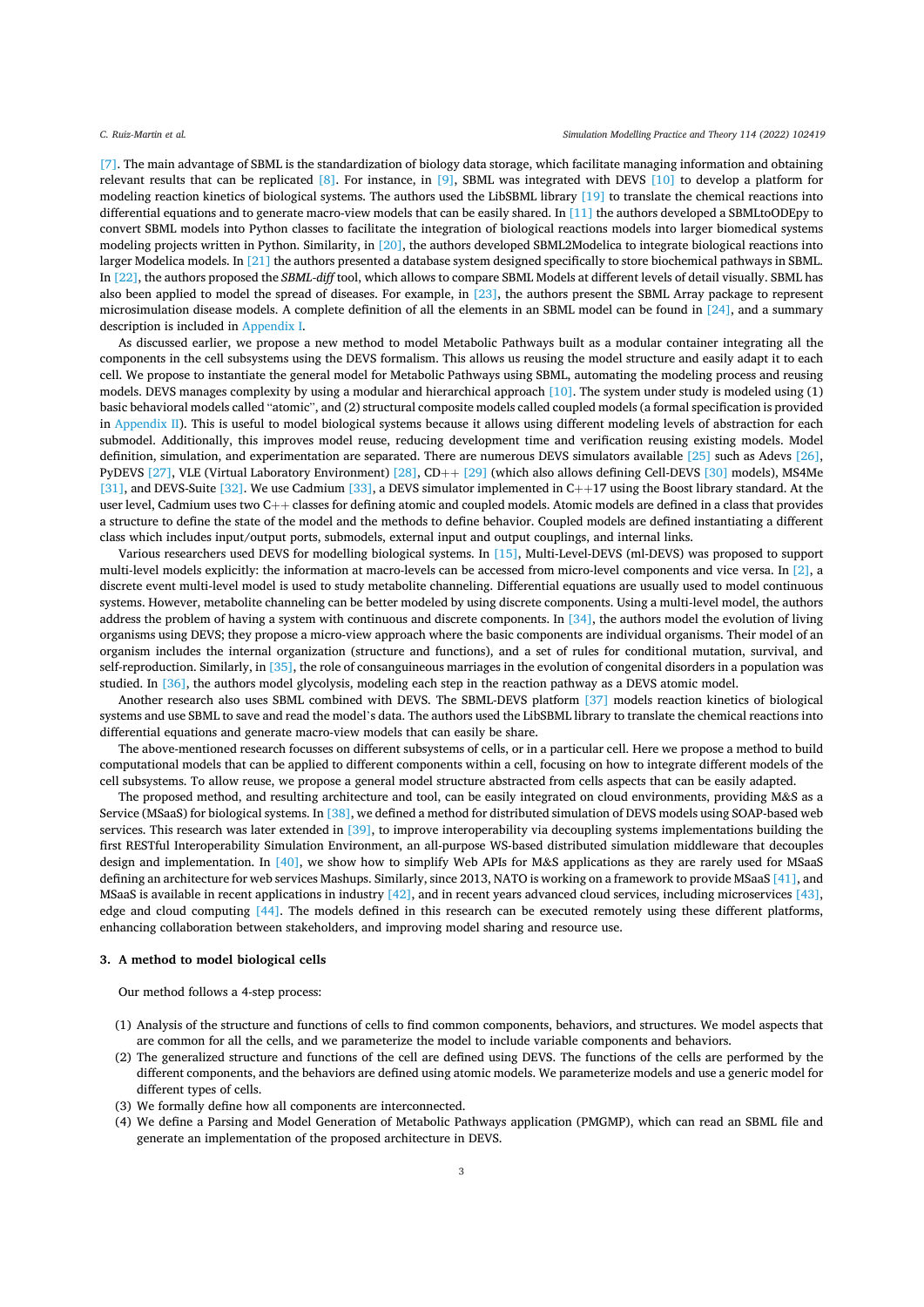

Fig. 1. Defining a general cell and into a general DEVS model.



Fig. 2. DEVS-based structure of a cell

In the following sub-sections, we discuss each of these steps in detail.

# 3.1. Structure analysis

Each cell is a composite of organelles, cytoplasm, periplasm, and extracellular space. What varies from one cell to another is the quantity and behavior of organelles (and the different reactions occurring in the different organelles), the metabolites each cell uses, and the metabolites interchanged and used for reactions. Thus, our model architecture is adapted to include the aspects that varies among cells. We model the common aspects, and we parameterize the behavior and the relationship structures that change. For example, all cells have an extracellular space, and we represent it as a DEVS model. However, the reactions that occur on the extracellular space and the metabolites available change from one cell to another. Therefore, we parameterize the extracellular space model so it can handle different metabolites and reactions. Similarly, all cells have organelles, but the number of organelles varies from one cell to another. The number and type of organelles in the model will be a parameter of the model architecture as we detail in step 3. We conduct a similar analysis for all the elements in a cell.

# 3.2. Devs modeling

After identifying the common and variable aspects of a cell, we map the cell components and its functions (carried by specific reactions) into DEVS models. We consider that a cell has two main types of elements: (1) those with an associated behavior such as the organelles, the periplasm, the cytoplasm, and the extracellular space, and (2) those static, like the metabolites. The elements with associated behavior consume metabolites to perform their functions (i.e., reactions). We model each of these elements as a parameterized DEVS model to capture the various behaviors. We then define the connections between these elements as a coupled model.

Fig. 1 shows the general structure of the main coupled model. The biological cell hierarchy is defined by the links between the submodels of a cell: extracellular space, periplasm, cytoplasm, and organelles. The extracellular space only communicates with the periplasm; the periplasm communicates with both the extracellular and the cytoplasm. Finally, the cytoplasm communicates with the periplasm and with the organelles. We model metabolites as independent entities that move from one component to another (and in DEVS, they are modeled as the model's inputs/outputs).

# 3.3. Model structure

The top model architecture, shown in Fig. 2, represents an abstraction of a biological cell interacting with the extracellular space. It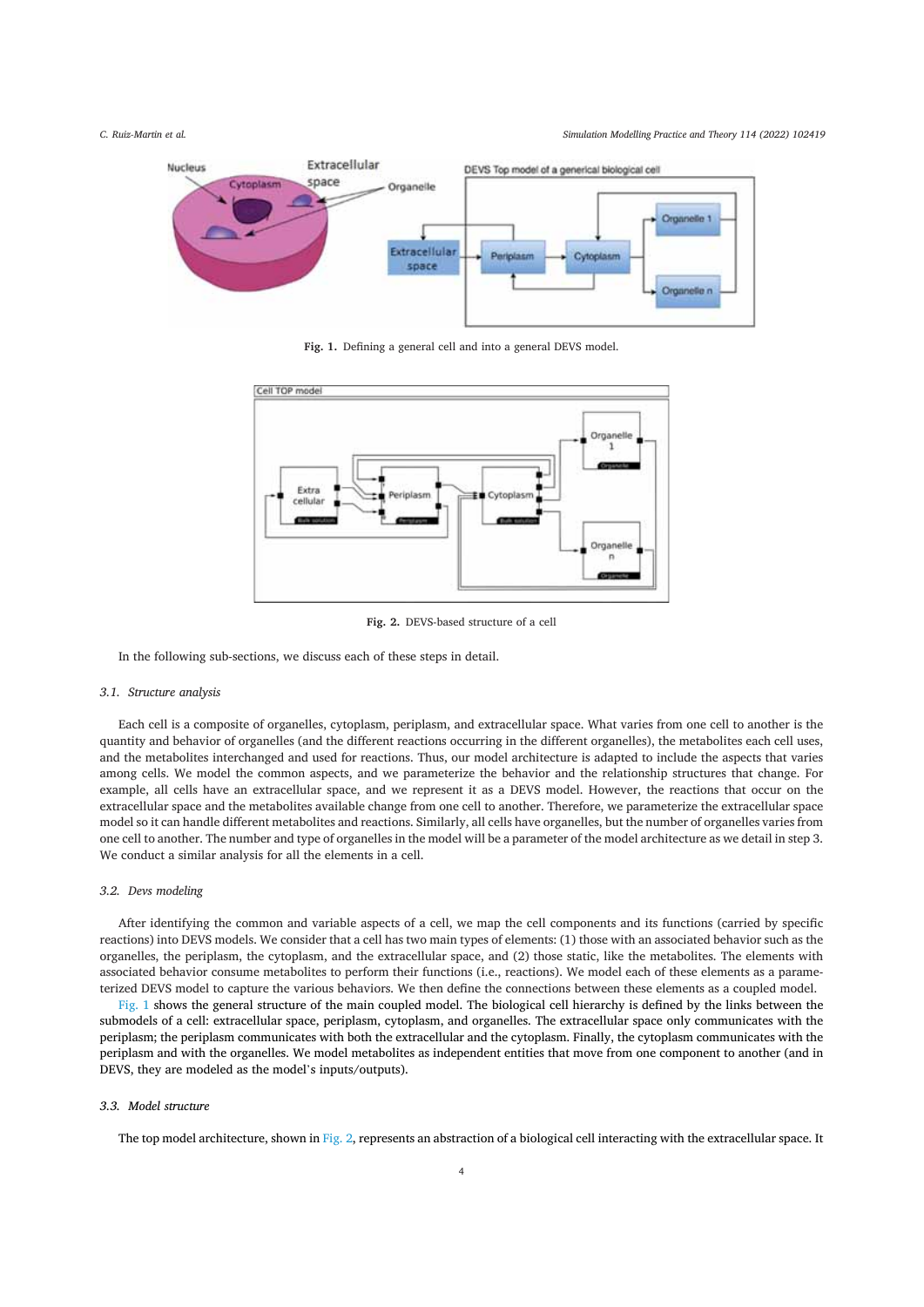Simulation Modelling Practice and Theory 114 (2022) 102419



Fig. 3. DEVS coupled structure of the periplasm.



Fig. 4. DEVS coupled structure of the bulk solution.

includes models for the extracellular space, the periplasm (which includes three sub-models representing the outer, inner and trans membranes), the cytoplasm and multiple organelles.

Each sub-model represents a physically separated compartment, and the links between two submodels represent that those compartments exchange metabolites. Since a compartment may have one or multiple membranes, each sub-model has one or multiple input ports to receive metabolites through its different membranes. For example, the Periplasm model includes three membranes and therefore it uses three input ports (one for each membrane). In that way, other models can send metabolites to the various membranes of the periplasm by sending the metabolites to the corresponding port. The Periplasm outer membrane is connected to the port named "O", the inner membrane is connected to the port named "I" and the trans membrane is connected to the port named "T". Therefore, as in biological cells, the extracellular space only interacts with the Periplasm outer and trans membranes. Similarly, each model uses one output port for each external membrane (membranes of other models) to which it sends metabolites.

Although the Nucleus is an important part of biological cells, not all cells have one. By explicitly modelling the Nucleus, we would restrict which cells can fit in the proposed architecture. Therefore, the cells that have a Nucleus include a new organelle representing it. Following, we discuss the description of each of these components in detail.

# 3.3.1. Periplasm

The periplasm transports metabolites from the extracellular space to the cytoplasm through different membranes. It can also catalyze reactions in its inner membrane to transform metabolites as part of the cell metabolism. We model the periplasm as a coupled model with four components:

- Three membrane models representing the outer, inner and trans membranes. These models are different instances of the parameterized enzyme sets coupled model defined below.
- An inner space model where we handle the reactions occurring within the periplasm. The Inner space is an instance of the bulk solution coupled model defined below.

As seen in Fig. 3, inner, trans and outer membrane models connect the different compartments of the cell to exchange metabolites through transport reactions. Reactions in the outer membrane model consume and produce metabolites from/to the extracellular space and *periplasm* models. The flow of a metabolite within the *periplasm* model is as follows: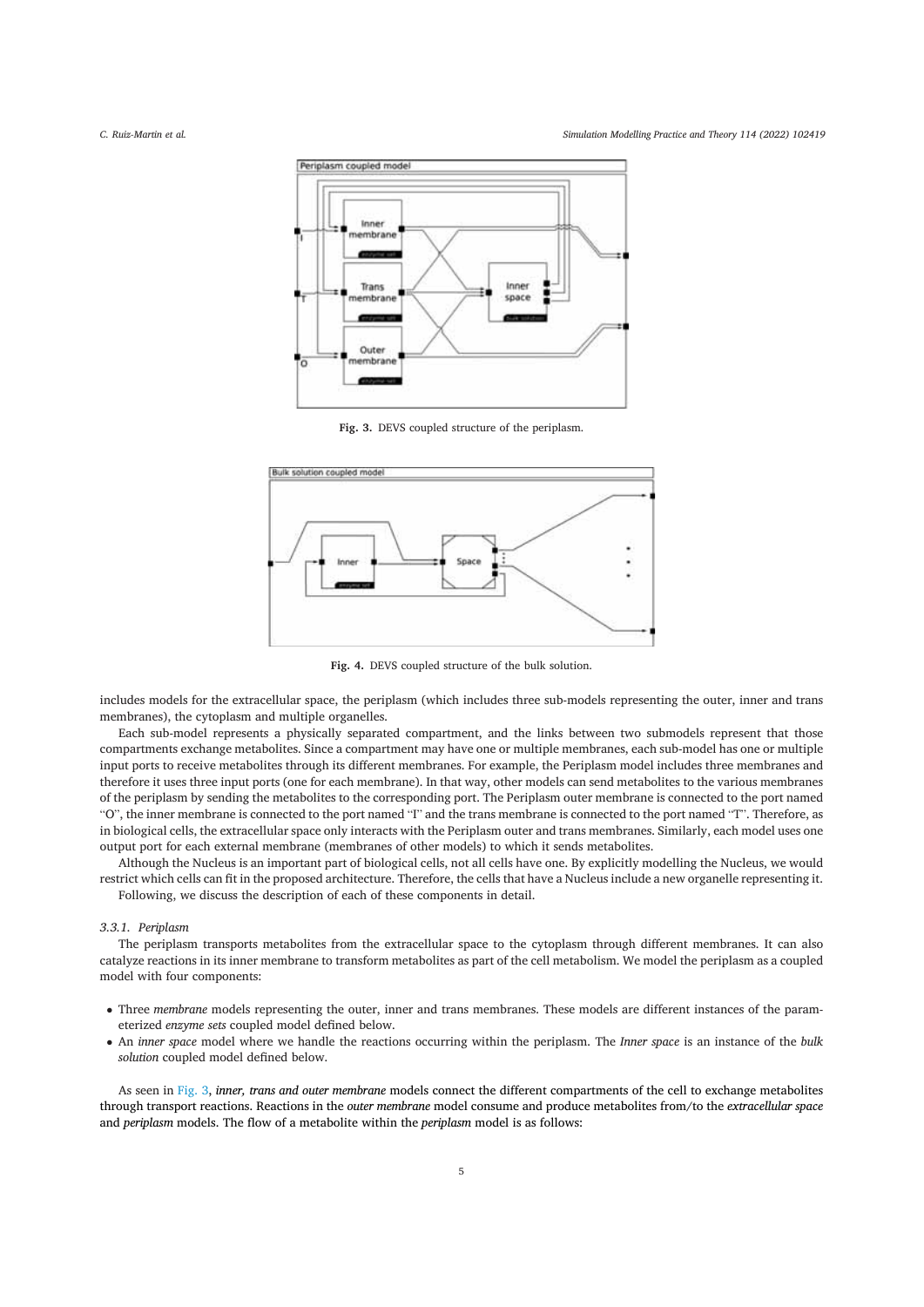Simulation Modelling Practice and Theory 114 (2022) 102419



Fig. 5. The Space DEVSGraph.



Fig. 6. An enzyme set coupled model with the router and the enzyme atomic models.

- Reactions within the periplasm that are not transport reactions are modelled in the *inner space* model.
- When inner space finds that metabolites collided with enzymes in the membrane models, it sends them back to the membranes (as is or modified)
- The membranes receive metabolites from other compartments and generate the metabolite exchange process between other compartments and the periplasm inner space.

Inner space is an instance of bulk solution, a parameterized coupled model shown in Fig. 4. In the periplasm, the model interacts with its own compartment membranes. Bulk solution can represent either a compartment without membranes (e.g., extracellular space, cytoplasm) or a sub-model of a compartment with membranes with its own inner space (e.g., periplasm, organelles). In both cases, bulk solution only exchanges metabolites with membrane models.

Within a bulk solution model, the metabolites flow as follows:

- The space atomic model models the spatial distribution and movement of metabolites and enzymes inside a compartment. It also has information of the enzymes of related compartments, which is a parameter of the model.
- Each time metabolites collide with enzymes, space sends the metabolites to the corresponding instance of enzyme set. This represents metabolite binding and reacting.
- Enzyme set can represent a membrane (i.e., enzymes catalyzing transport reactions) or the *inner* model of the bulk solution (i.e., the enzymes catalyzing non-transport reactions).

The space atomic model computes collisions between metabolites and enzymes in the bulk solution as described in Fig. 5.

The model starts in the floating state. Using fixed-length intervals, it calculates which metabolites have collided. At the end of each interval, the model sends each colliding metabolite to the corresponding enzyme set model. For this purpose, at the end of each interval, the model triggers a sequence of two instantaneous internal transitions. In the first transition, the model goes to the colliding state, where it calculates all the collisions that occurred since the last internal transition using the algorithm detailed in Appendix III. Then, following an internal transition, it switches to *sending metabolites* and it sends the metabolites that have collided to the corresponding enzyme set models though the output function. Finally, the model returns to the floating state where it will remain for the duration of the interval time. Each time metabolites (with bound enzymes) are sent, and the space model returns to the floating state, it decrements the number of enzymes of that type until the enzyme returns.

Each time an external event occurs, the model switches to accepting metabolites state and it increases the number of metabolites in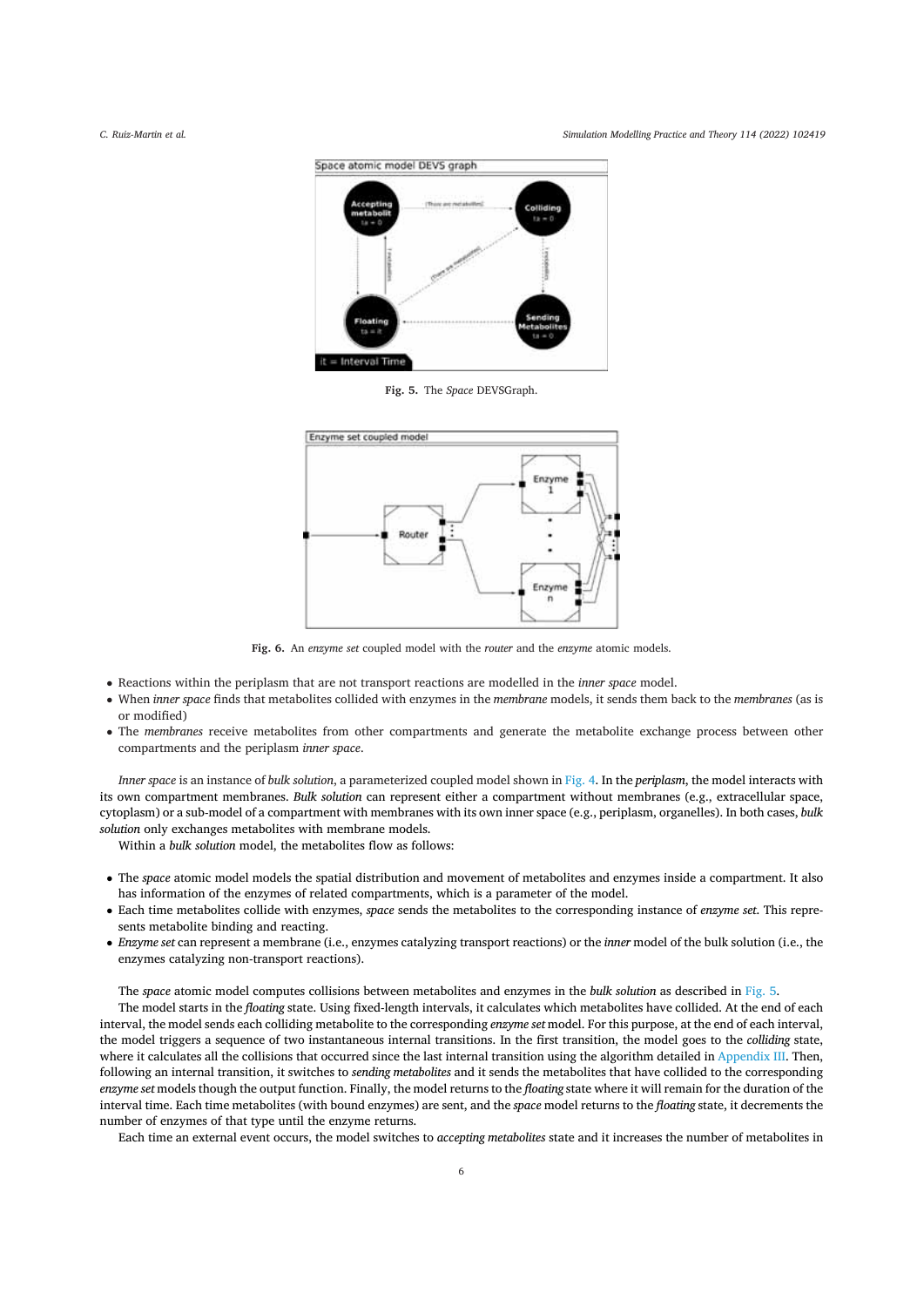Simulation Modelling Practice and Theory 114 (2022) 102419



Fig. 7. The DEVSGraph of one enzyme within the enzyme atomic model.

the compartment. Then, the space state is updated to consider the incoming metabolites, and they will be available in the next scheduled internal function when collisions are calculated. The time advance of the floating state is set to the interval time only when transitioning from the sending metabolites state. When transitioning from accepting metabolites, the time advance of floating state is set to the interval time minus the elapsed time since the last sending metabolites state. This is because we want fixed time steps to calculate collisions.

The enzyme set is a simple coupled model (see Fig. 6) where a set of enzyme atomic models are grouped under the same compartment. The grouping of the enzymes allows the *space* models to direct the metabolite messages using a routing system like a network protocol. Instead of sending each message to each atomic enzyme model, the routing protocol is used to only send the message to the corresponding enzyme set. This reduces number of outgoing links in the Space model because all the atomic enzyme models are linked to the same output ports. Enzyme models use a similar routing system to route their messages to the space models outside the enzyme set.

As we already mentioned, an enzyme can handle multiple reactions. We need to consider the following restrictions:

- Each reaction consumes and produces different metabolites and has different rates and bounding constants.
- Reactions are not physical elements of a biological cell: they are the behavior of an enzyme when it is catalyzing a reaction.
- We used model components to only represent physical elements of a biological cell.

Each time an enzyme atomic model receives metabolites, it determines which reaction should compute. Because two reactions cannot occur at the same time in one enzyme, the *enzyme* model can only execute one of its reactions at a time. The general attributes of the enzyme atomic model are:

- Enzyme reaction: (defined for each reaction that the enzyme can handle)
- o Reaction rate: a constant that indicates how long the reaction takes.
- o Substrate stoichiometry: a set of metabolites associated with amounts that indicate the left side of the reaction stoichiometry formula.
- o Product stoichiometry: a set of metabolites associated with the right side of the reaction stoichiometry formula.
- K<sub>offSTP</sub>: the K<sub>off</sub> constant for rejecting Substrate To Product (STP) metabolites.
- $\circ$  K<sub>offPTS</sub>: the K<sub>off</sub> constant for rejecting Product To Substrate (PTS) metabolites.
- o Reject rate: a constant that indicates the rate at which metabolites are rejected for that reaction.
- Enzyme: (not related with the enzyme reactions above)
- o Routing table: a table that indicates where we send must each rejected or produced metabolite.

The product and substrate stoichiometry attributes are instances of the formula to compute the reactions for the substrate and the product. The enzyme atomic model uses the reactions stoichiometries to determine which reaction must be triggered based on which stoichiometry consumes the received metabolites. Once the enzyme atomic model determines the reaction that must be handled, it will use the attributes and state of that reaction until the reaction finishes.

If Fig. 7 we show a DEVSGraph of one enzyme within the enzyme set coupled model. The general enzyme model state flow is as follows:

- The enzyme model starts in the state binding with the bound substrate and bound product variables of all the reactions set as false (for all compartments that send metabolites to the enzyme).
- When a metabolite is received, the state is updated through the external transition function to determine the next state: rejecting if incoming metabolites are rejected (Probability P(R)); reacting if all the related compartments already sent their metabolites and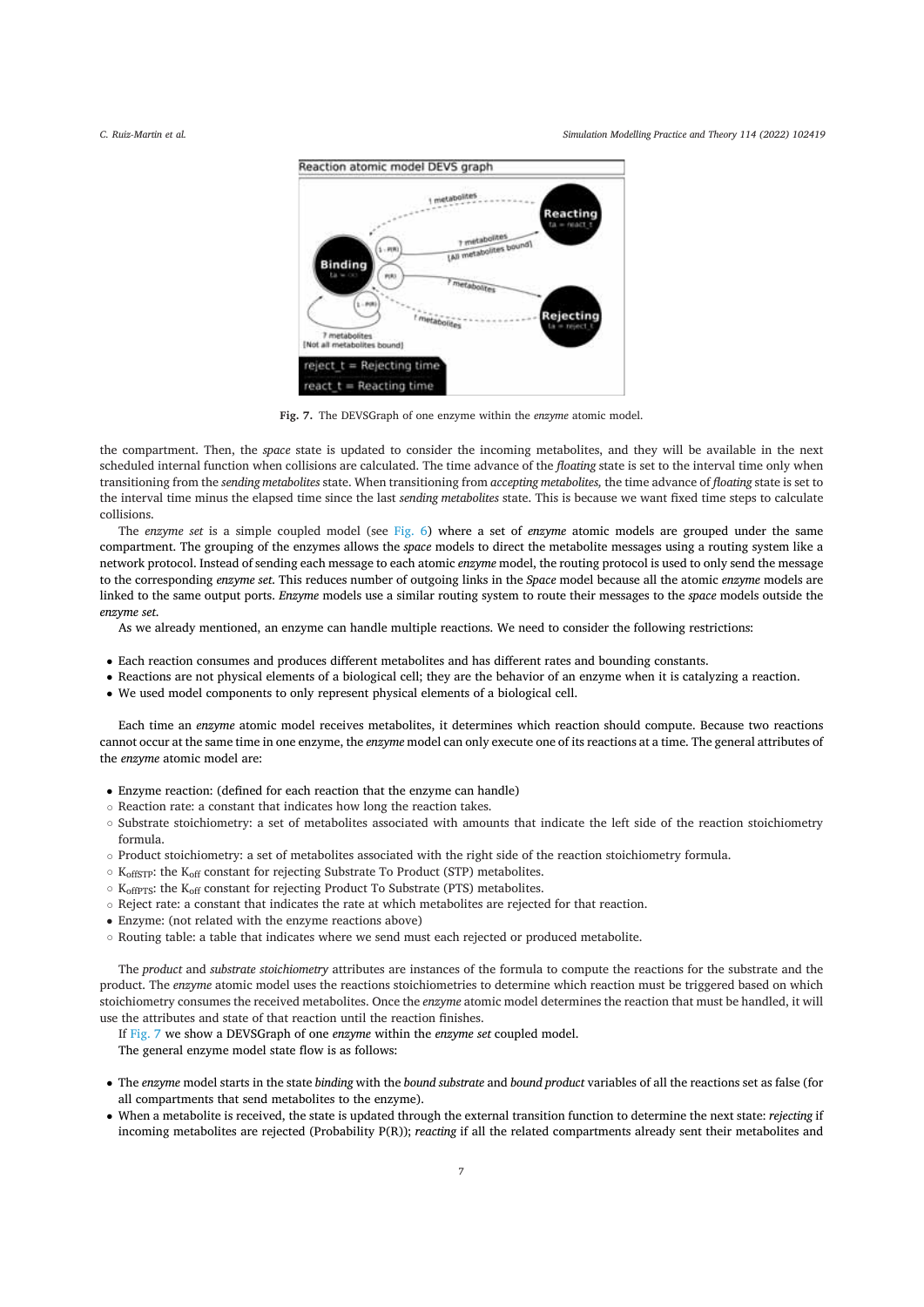Simulation Modelling Practice and Theory 114 (2022) 102419



Fig. 8. The general organelle coupled model with multiple membranes and the inner space.

incoming metabolites are not rejected (Probability (R)-1); binding if not all the related compartments have already sent their metabolites and incoming metabolites are not rejected (Probability (R)-1). The circle in the continuous lines (external transitions) shows the probability that the model will use that path if all conditions are satisfied. Note that the transition from binding to binding and from binding to reacting are disjoined conditions (i.e., they cannot be satisfied at the same time).

- The enzyme atomic model can only accept incoming metabolites in the binding state. If the state is reacting or rejecting then, it will remain in that state for the time specified by the reacting or rejecting rate attribute.
- Once the rate time is over, the reaction sends the product or rejected metabolites back to the corresponding compartments and comes back to the binding state. The enzyme rejects the incoming metabolites with a probability based on the K<sub>off</sub> disassociation constant following this rule:  $P(X > K_{off})$  where  $X \sim U(0, 1)$ . Once the reaction starts, the *reaction rate* constant indicates how long the reaction will take until the produced metabolites are ready.
- The enzyme rejects the incoming metabolites if there is a reactions conflict. This occurs when the enzyme is in binding state, but some compartments already sent their metabolites. Then, the incoming metabolites must belong to the same reaction of the already bound metabolites. If the incoming metabolites and the already bound metabolites are from different reaction stoichiometries, then the metabolites are rejected.
- In some cases, an enzyme can handle reactions in both directions (substrate to product and product to substrate). When this is the case, each direction is considered a different reaction and therefore they cannot be handled at the same time. Thus, once metabolites from a compartment are bound as substrate, no product can be accepted until the reaction is over and vice versa.

#### 3.3.2. Extracellular space and cytoplasm

The extracellular space and the cytoplasm coupled models are different instances of the parameterized bulk solution coupled model already explained.

# 3.3.3. Organelle

Each organelle is modeled as a coupled model with multiple membranes that communicates with the organelle inner space and other compartments (i.e., other organelles and the cytoplasm). Fig. 8 shows the organelle coupled model.

As shown in Fig. 8, the organelle coupled model has an inner space, an arbitrary number of membrane models (i.e., n), and an arbitrary number of output ports (i.e., m). The inner space is an instance of the bulk solution parameterized coupled model and each membrane is an instance of the enzyme set parameterized coupled model. Each membrane interacts with different compartments; therefore, the output ports of a membrane model are only connected with those output ports that connect the organelle with those specific compartments. An organelle coupled model has one input port for each membrane.

In a biological cell, organelles are placed in the cytoplasm; consequently, organelle models send and receive metabolites from/to the cytoplasm model. In the proposed structure, an organelle can be considered as a simple cell model with its own metabolic network. Therefore, we encapsulate the flow of metabolites; the cytoplasm and the organelles do not know what happens in any specific organelle or in the cytoplasm.

It is worth to remark that in the architecture proposed in this research, every component can be modified, replaced, added, or even removed. For example, if a cell has an organelle that does not fit this proposed structure, or if the modeler wants to use a macro-view modeling approach for one or more organelles, they are able to add their model to the structure and connect that model as a new organelle model.

# 3.4. Model implementation

The architecture was implemented in the Parser and Model Generation of Metabolic Pathways (PMGMP) tool, which manages SBML files and use their information to automatically instantiate and generate DEVS models implemented in Cadmium. Likewise, each time a new model is generated, PMGMP generates a JSON model.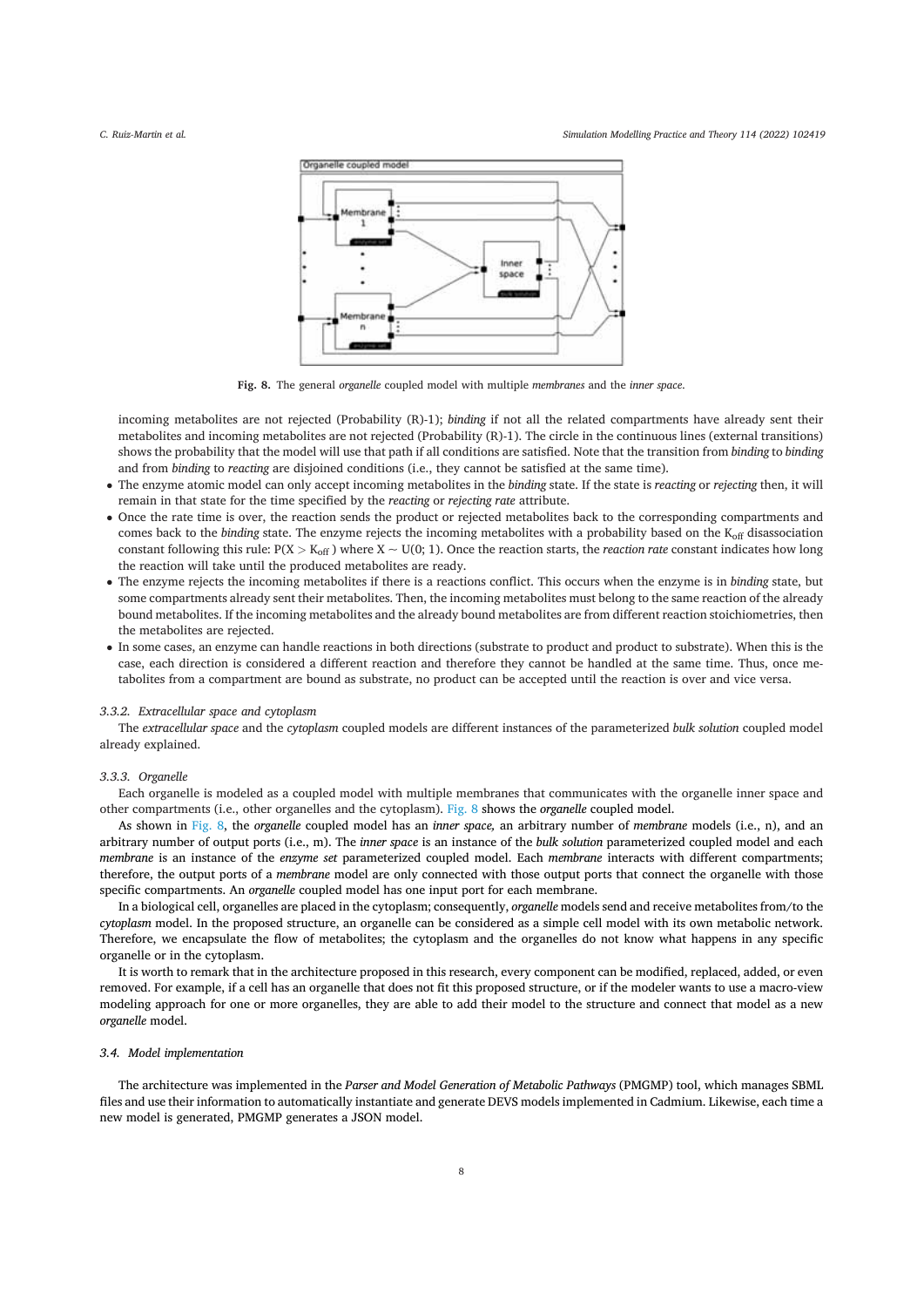

Fig. 9. UML diagram of the parser data structure obtained from the SBML file.

# 3.4.1. Parsing SBML files

First, we use the ListOfCompartmentTypes attribute in the SBML files along with their type to obtain the coupled model structure information (Extracellular, Periplasm, Cytoplasm and Organelle). To instantiate each component, we need to know which reactions occur in each compartment; this is defined in the ListOfReactions element in the SBML files. From this element, we get the reaction id, if it reversible or not, the stichometry and the main properties such as K<sub>OnSTP</sub>, K<sub>OnSTP</sub>, K<sub>OffSTP</sub>, K<sub>OffSTP</sub>, reaction rate, and rejection rate. We also need to know which enzymes catalyze each reaction, and in which compartment each of the enzymes is. SBML specifications do not consider enzymes: they are specified in the reactions using logical expressions to denote the enzymes' name. To know to which compartments each enzyme belongs, we could use the compartment where the reactions happen. However, in SBML all the reactions are listed in the ListOfReaction attribute without being separated by compartments. We need to deduct that information from the reaction stoichiometry in the SBML structure. In SBML, species are compartment-specific elements. Therefore, if a metabolite can be found in multiple compartments, the metabolite must be declared multiple time using different species IDs for each compartment. This is normally done by adding the compartment name as suffix. Additionally, the stoichiometry of the reactions determines the species a reaction consumes and produces. With this information we can deduct where the reaction occurs.

The information retrieved from the SBML file is stored in a data structure called parser data, shown in Fig. 9. The white arrow indicates that the product and reactant have the same structure (i.e., metabolite by compartment). As a reaction is handled by multiple enzymes and an enzyme can handle multiple reactions, this is represented in the diagram with an asterisk. We use the values stored in the reaction parameter structure to create instances of the enzyme atomic models. If when we attempt to create a model of an enzyme, the model already exists, we add the reaction to the list of reactions of that the existing enzyme atomic model can handle.

# 3.4.2. Model generation

Fig. 10 shows a diagram of the top-down recursive strategy to generate the models (i.e., the compartments of the cell) as a rooted tree graph where the root is the top model generation process, and each level defines the process recursive hierarchy. Each line link in the figure represents a recursive call to a function that generates a sub-model.

The data needed to define each compartment (i.e., DEVS model) is retrieved from the data structure presented in Fig. 9. A new data structure call ModelStructure is created for each atomic component with the following attributes: the compartment model id: the enzyme sets within the same membrane or the compartment inner enzyme set; a routing table that determines how metabolites are sent to the enzymes; the membrane external input coupling between the membranes and the model input ports (if there is no membrane the input ports are all directed to the compartment space model); and the space parameters. The space parameters include the compartment id, the interval time (model time step; it is not specified in the SBML file and must be provided by the modeler), metabolites (the compartment species list) and enzymes (all the enzymes where the compartment send and/or receive metabolites from).

We use the ModelStructure class to generate the DEVS model as shown in Fig. 10. It is a top-down process that starts creating the top cell coupled model and continues constructing the sub-components recursively until the bottom elements are built. Once all subcomponents are ready, the cell top model is finished.

The cell top model is composed by the extracellular, periplasm, cytoplasm and organelles models as well as their connections.

## 3.4.3. Model parameter extraction

The final step is to write the parameters of the model in an external file (in this case, an XML file) to define initial conditions of the simulation to obtain different scenarios without the need for regenerating and compiling the model. The XML schema for the parameters of the model is shown in Appendix IV. All the model parameters are defined using three main lists: spaces, reactions, and routers

Space represents all the parameters for atomic models of type space, and it has a list with all the compartments. Each compartment has a model id, an interval time, a list of metabolites, a rooting table that which output port must be used to send metabolites to an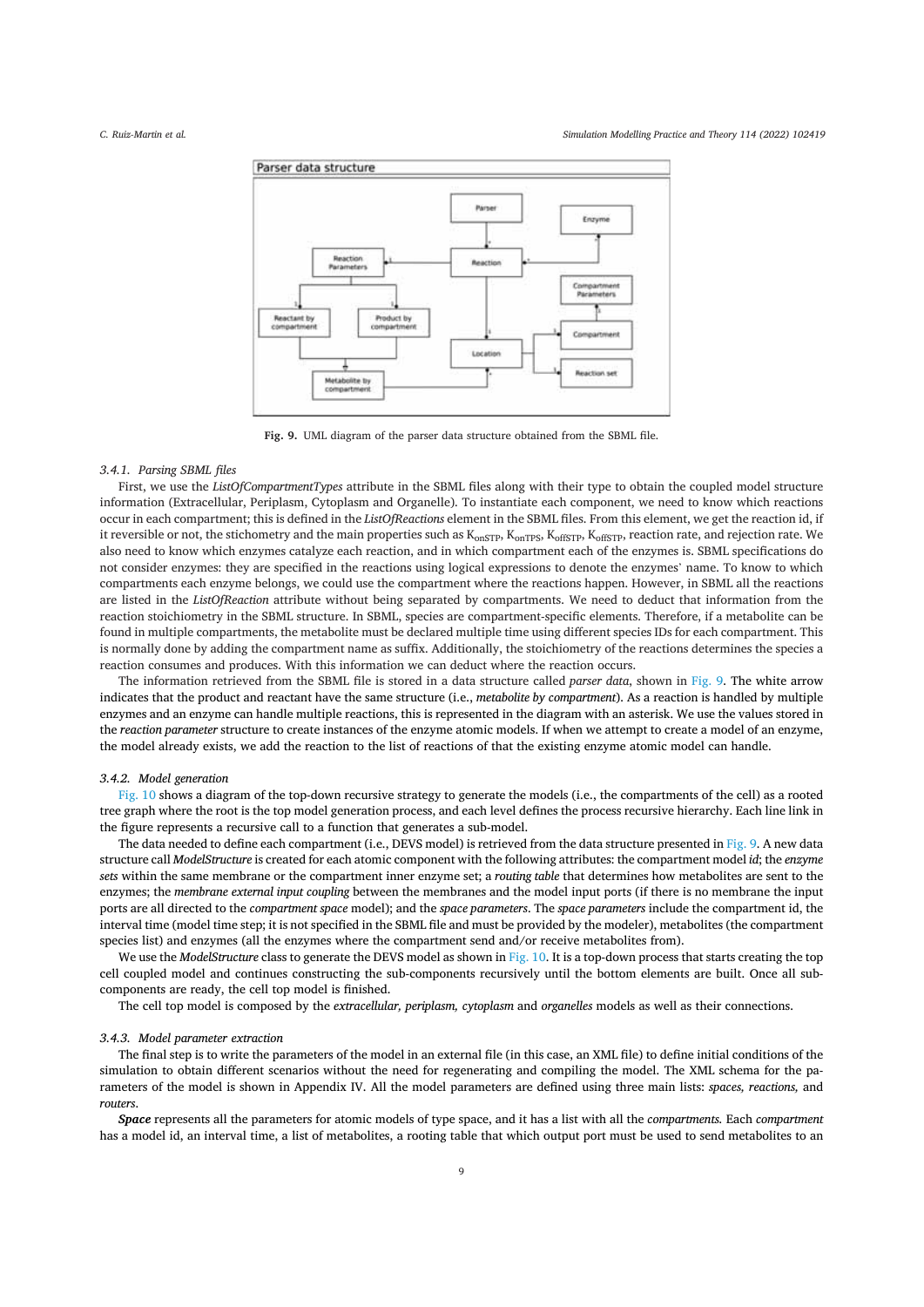

Fig. 10. The Top-down model generation process structure.

enzyme, and a list of enzymes. Each enzyme represents the all the parameters for atomic models of type enzyme. An enzyme is basically a list of handled reactions.

All the reactions are stored in a list of reactions. Each reaction element has an id, a reaction rate, the Ko constant for the STP direction, the Ko constant for the PTS direction, a routing table that indicates which port must be used to send each metabolite to its corresponding space atomic model, and the stoichiometry.

Router represents all the parameters for the atomic models of type router. A router element has an id attribute to identify the model and a routing table element. Each child of the routing table element is an entry element that specifies, for each enzyme id (eid attribute) the port where the message must be routed to reach the enzyme (port attribute).

If we want to run new simulations with different parameters, we call the compiled Cadmium model with the path to the XML file. The constructor of the atomic model classes, which take as input parameter the path to the XML file, uses the field of called cid (i.e., the compartment if) to find the parameters within the XML file.

The complete model generator process implemented in Parsing and Model Generation of Metabolic Pathways (PMGMP) is summarized in Fig. 11. First, the SBMLParser, ModelCodeWriter and XMLParameterGenerator components are initialized. Then, we initialize the ModelStructures, where the atomic components are defined, using the top-down strategy in Fig. 10. Each time an atomic model is defined, its parameters are added to the XML structure. Once the entire model is built, ModelCodeWriter and XMLParameterGenerator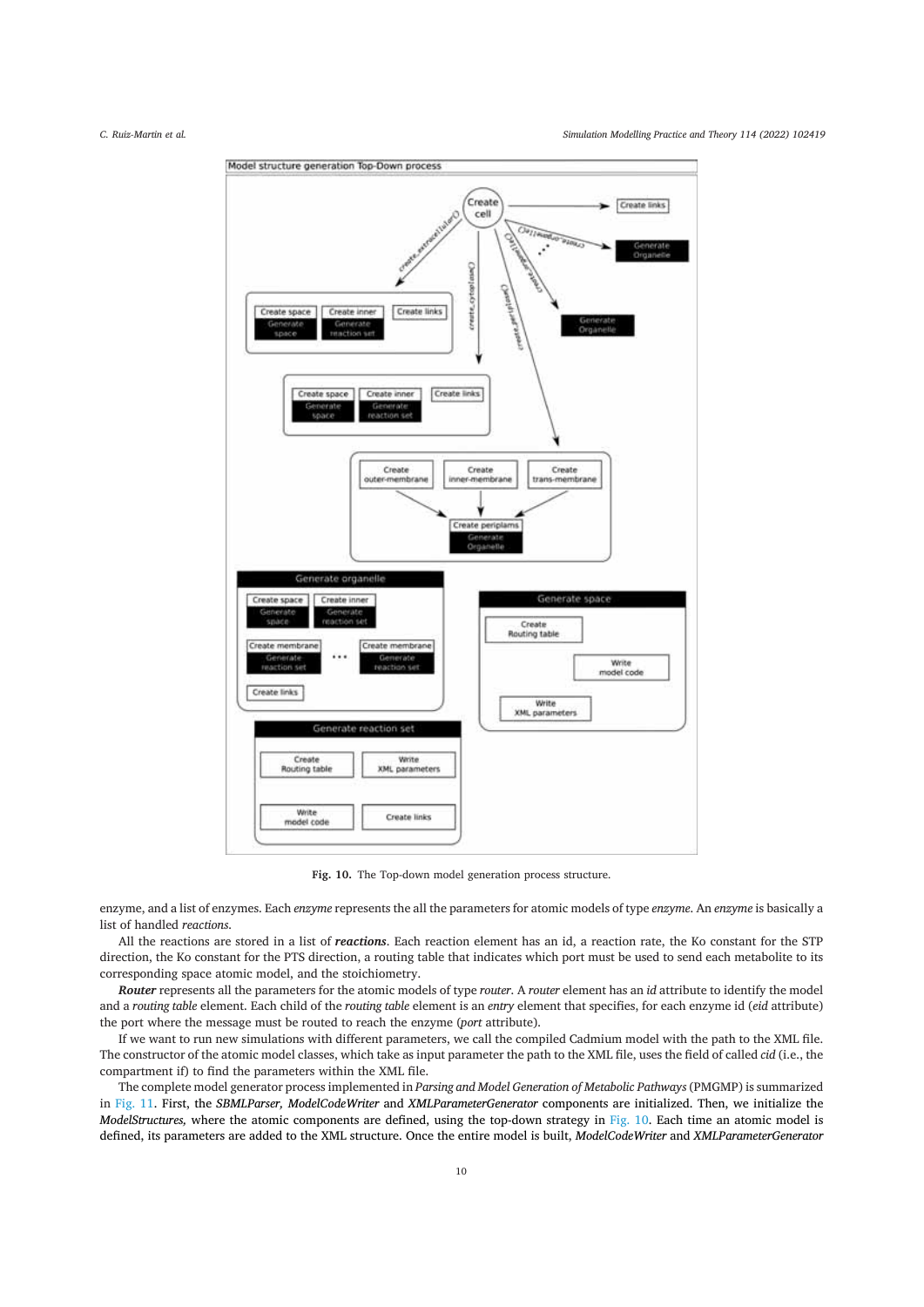

Fig. 11. The recursive model generation flow

close their files and the model is ready to be compiled.

# 4. Modeling and simulating metabolic pathways

In this section we show how to apply our method and tools to build models and run simulations of metabolic pathway. The implementation and the data to replicate these case studies are publicly available in https://github.com/SimulationEverywhere/ PMGBP-PDEVS.

## 4.1. Synthetic model

We defined a synthetic model in SBML that defines a theoretical cell with one enzyme (called b0000) that catalyzes all the cell reactions. In each compartment (periplasm and cytoplasm) there are multiple b0000 enzymes. The model only considers reactions that are catalyzed by the b0000 enzymes. To do so, we defined the following reactions under the <reactions> tag:

- A to 2A in cytoplasm: this reaction occurs in the cytoplasm. It consumes one metabolite (A\_c) and produces two metabolites (A\_c).
- B to 2B in extracellular space: this reaction occurs in the extracellular space. It consumes one metabolite (B e) and produces two metabolites (B e).
- C and C to 2C and 3C in periplasm inner: it occurs in the periplasm inner membrane, and it consumes one metabolite (C c) from the cytoplasm and one from the periplasm (C\_p). It produces two metabolites (C\_c) in the cytoplasm and three in the periplasm  $(C<sub>D</sub>)$ .
- D and D to 2D 3D in periplasm outer: it occurs in the periplasm outer membrane, and it consumes one metabolite (D\_e) from the extracellular space and one  $(D_p)$  from the periplasm. It produces two metabolites  $(D_e)$  in the extracellular space and three  $(D_p)$  in the periplasm.
- E, E and E to 2E, 3E and 4E in periplasm trans: it occurs in the trans-membrane, consuming one metabolite (E e) from the extracellular space, one (E c) from the cytoplasm, and one (E p) from the periplasm. It produces two metabolites (E e) in the extracellular space, three  $(E_c)$  in the cytoplasm, and four  $(E_p)$  in the periplasm.
- No product in periplasm: This reaction occurs in the periplasm. It consumes one metabolite  $(F_p)$  and does not produce anything.
- No substrate from related compartment in periplasm outer: this transport reaction occurs in the periplasm outer membrane. It transports a metabolite (G<sub>-</sub>e) from the extracellular space to the periplasm, obtaining a metabolite (G<sub>-</sub>p) in the periplasm.

Once the SBML file is defined, the PMGMP application generates atomic models in Cadmium parameterized using the parameters in the SBML file. These models are automatically built based on the parameters provided. We first generate a parameterized coupled model in Cadmium (ready to compile without any changes). We can also use different external parameters without recompiling the model to test the effect of different parameters. In this case, we use an external parameter to define 1,000 enzymes b0000 in each enzyme set and 600,000 metabolites of each type (A to G). Because each reaction uses different metabolites, all the metabolic pathways are composed by one reaction. We also set the volume of each compartment to be equal to the estimated volume of the E. Coli bacteria (0.528 cubic micrometers for the cytoplasm, and 0.072 cubic micrometers for the periplasm and extracellular space). We set the  $K_{on}$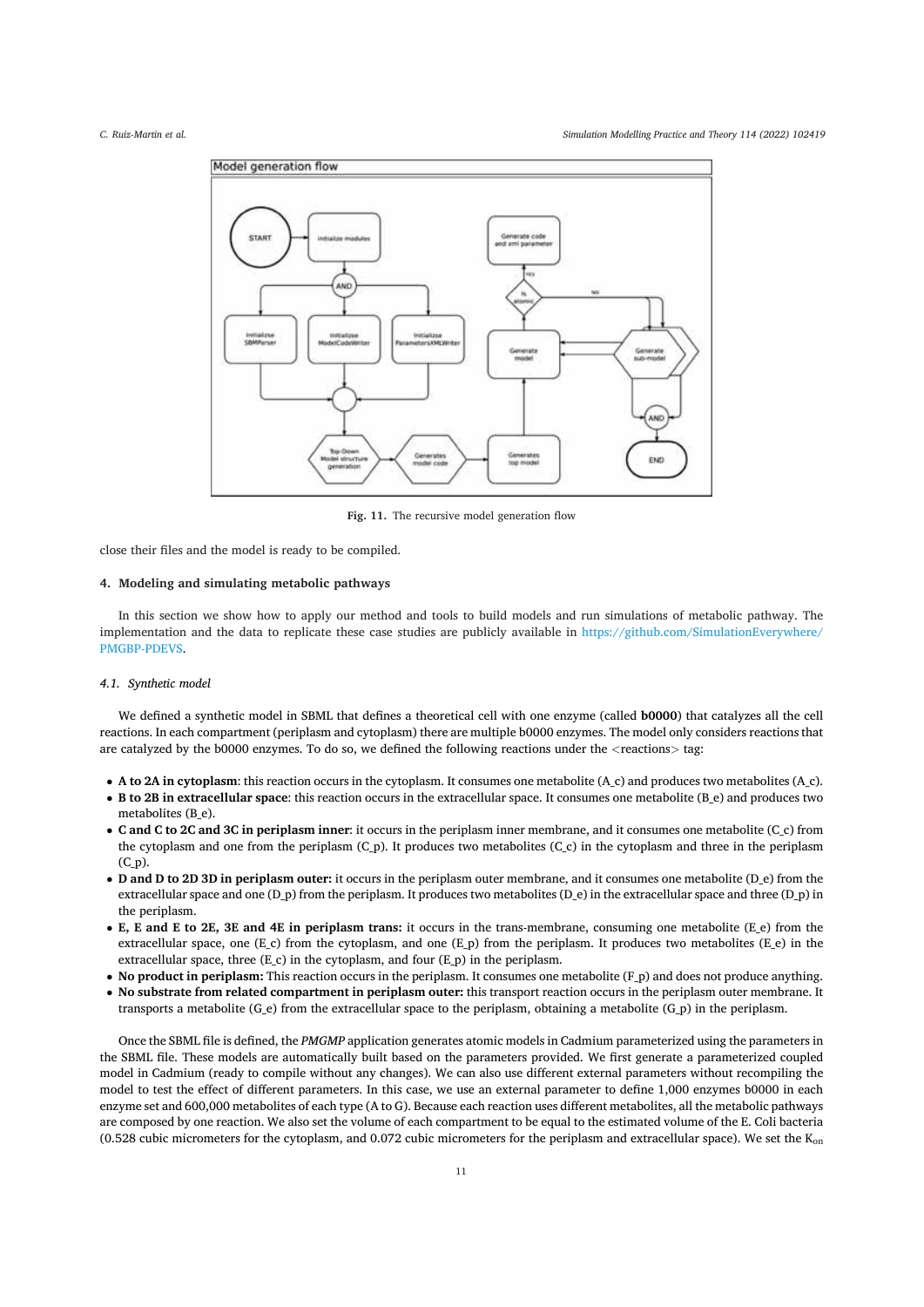Simulation Modelling Practice and Theory 114 (2022) 102419



Fig. 12. Number of metabolites for the different reactions occurring in the synthetic model. (a) amount of metabolites  $A_c$  in time; (b) metabolites  $B_c$ ; (c) metabolites  $C_p$  and  $C_c$ ; (d) metabolites  $D_p$  and  $D_e$  (e) m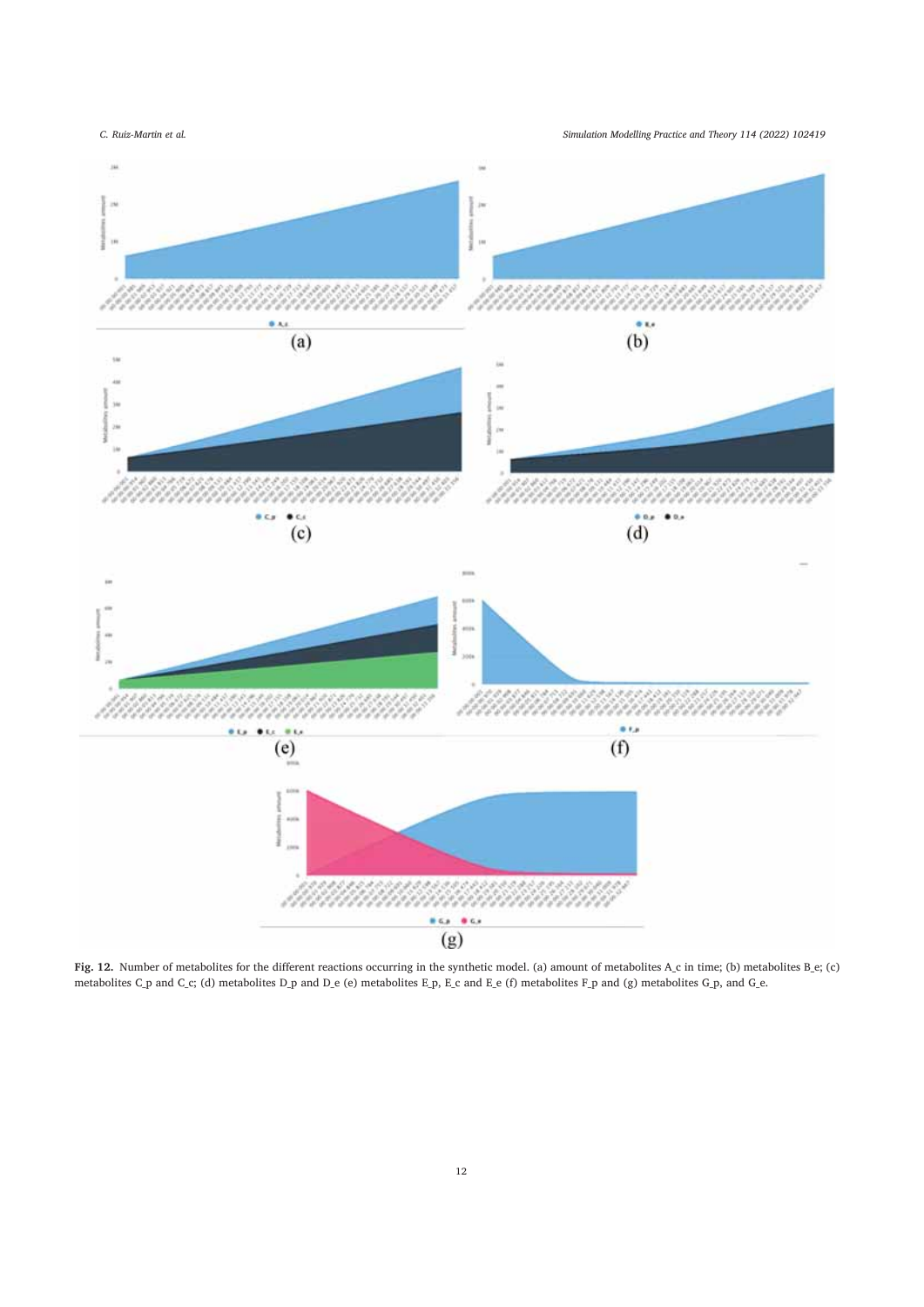Simulation Modelling Practice and Theory 114 (2022) 102419



Fig. 13. Number of metabolites in the FE3DHBZStonex transport reaction for E. Coli bacteria

Table 1 Metabolite productions and consumption rates in the entire E. Coli bacteria.

| Metabolite   | Total production | Total consumption | Final production rate |
|--------------|------------------|-------------------|-----------------------|
| M fe3dhbzs e |                  |                   | $-L$                  |
| M fe3dhbzs p |                  |                   |                       |
| $M_h$        | 130              | 232               | $-102$                |
| $M_hc$       | 920              | 353               | 567                   |

and K<sub>off</sub> constants equal to 0.8 for all the reactions to increase the probability of binding metabolites and decrease the probability of rejecting bound metabolites. Finally, we set the enzymes reacting, ejecting and the spaces intervals of time in one millisecond, which is an arbitrary value for our synthetic model, but it does not affect the results as all the reactions are independent of each other. The rest of the parameters are not modified. Fig. 12 shows the simulation results of the metabolic pathways from the proposed synthetic model. From the simulation results we can extract the following conclusions:

- All the metabolites that increased by one in a reaction have a similar linear curve with a mean final number of 2,500,000 metabolites: metabolites A c, B e, C c, D e, and E e.
- All the metabolites that increased by two in a reaction have a similar linear curve with a mean final number of 4,500,000 metabolites, which is more than the metabolites produces by reactions that increased the number by one. These are  $E_c$ ,  $D_p$ , and  $C_p$ .
- The metabolite  $E_p$ , which is produced by a reaction that increased by three the number of metabolites, has a similar linear curve with a mean final number of 7,000,000 metabolites. This is almost 3 times the value obtained by a reaction that increases the metabolites by one.
- The metabolite F<sub>P</sub> decreases until there are none left. As shown in the figure, the decreasing curve is not linear because each time a "No product in periplasm" reaction occurs, the number of metabolites F\_p decreases, and therefore, the probability of binding also decreases, making the reaction flow rate slower.
- $\bullet$  The metabolite G e decreases at the same rate than the metabolite G p increases, which is consistent with the transport reaction. In this case, we see the same effect shown as with metabolite F\_p: the reaction flow rate is not linear as the amount of metabolite G\_e decreases because the probability of getting the reaction also decreases.

# 4.2. Modeling E. COLI

In this section, we present a case study where we build a model for the E. Coli bacteria. We use an SBML model available in https:// github.com/SimulationEverywhere/PMGBP-PDEVS/blob/master/msb201165-sup-0003.xml, which provides the cell structure, enzymes and reactions involved in the E. Coli metabolic pathways. However, this model does not have information about the  $K_{on}$  and  $K_{off}$ constants or the reaction and reject rates (as the objective of this research is to show how to build these models with the proposed method and obtaining the real values of these parameters is out of the scope, we cannot compare the results with in-vitro or in-situ results. The advantage of our approach is that once these values become available, we just need to update those values in the XML parameter file and re-run the simulation and the analysis).

For the analysis presented in this section, after the parameterized coupled model and the XML file with the model parameters were generated using PMGMP, we updated the XML with the following parameters:  $K_{on} = 0.8$  for all the reactions;  $K_{off} = 0.8$  for all the reactions; reaction time  $= 1$  millisecond for all the reactions; reject time  $= 1$  millisecond for all the reactions; space interval of time  $= 1$ millisecond for all the compartments; initial enzyme amount  $= 1,000$  for all the enzymes; initial metabolite amount  $= 600,000$  for all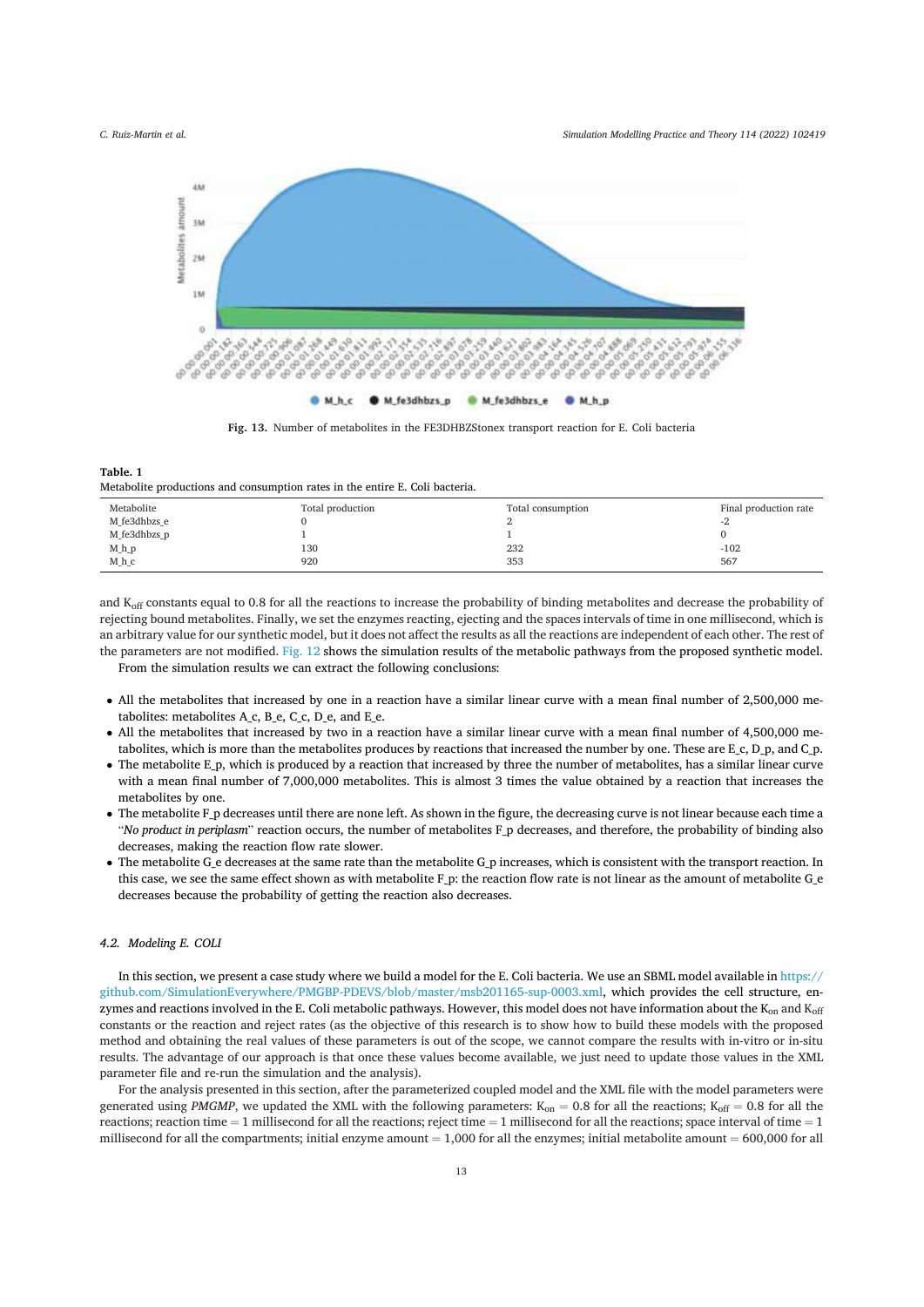the metabolites. During the simulation, 2581 types of reactions were handled by 1577 types of enzymes consuming and producing a total of 1805 types of metabolites. Here we analyze a reaction and their metabolites as example. We have chosen the reaction R\_FE3DHBZStonex. This is a transport reaction located in the periplasm trans-membrane of the E. Coli cell. The reaction R\_FE3DHBZStonex has the following stoichiometry:

 $M_h p + M_f e3dh bzs_e e \rightarrow M_h c + M_f e3dh bzs_p$ 

This reaction transports metabolite h from the periplasm (M h p) to the cytoplasm (M h c), and metabolite fe3dhbzs from the extracellular space (M fe3dhbzs e) to the periplasm (M fe3dhbzs p).

Fig. 13 shows the result of the metabolites handled by this reaction.

As shown in Fig. 13, the substrate metabolites M\_h\_p and M\_fe3dhbzs\_e decrease, but the product metabolites M\_h\_c and M fe3dhbzs\_p do not always increase. An interesting result is that the metabolite M h c (metabolite h in the cytoplasm) has a rapid increasing rate until the virtual time 00:00:01:811. Then it starts decreasing at almost the same rate. Metabolite M\_fe3dhbzs\_p remains almost constant.

To understand this phenomenon and considering we have used the same parameters for all the reactions, we studied the total production and consumption rates of these metabolites in the entire bacteria. Table 1 shows for each metabolite the total production rate considering all the reactions that produce that metabolite and the total consumption rate considering all the reactions that consume that metabolite. The final production rate is the difference between the production and the consumption rates. If a metabolite has a higher consumption than production rate, the metabolite tends to decrease its number over the time, while a metabolite with a higher production than consumption rate tends to increase its number over the time.

 $M_h$  h as a significant negative final production rate. This result matches what we can see in Fig. 13. The metabolite is almost completely consumed in the first milliseconds. M\_fe3dhbzs\_e has a final production rate of -2, which is consistent with the simulation results where it decreases slower than the M\_h\_p metabolite. The metabolite M\_fe3dhbzs\_p has a final production rate of 0 and as shown in the simulation result it remains almost constant over the time. M h c has a final production rate of 567 which is consistent with the first 1.811 simulation virtual seconds, but it is contradictory with the remaining simulation virtual time.

If we look at substrate of all the reactions producing the metabolite M<sub>\_h\_c</sub>, and we analyze the mean of the final production rate of these metabolites, we have that the rate is approximately -0.037. This result shows that, in general, the metabolites needed to produce M h c tend to decrease. If look at how M h c is consumed (i.e., the substrate of all the reactions consuming the metabolite M h c), and we analyze the mean of their final production rate, we have that the rate is approximately 0.7889. This means that the metabolites needed to consume M\_h\_c tend to increase. When the simulation starts, we have enough metabolites, and the final production rate of the metabolite M h c is the one shown in table 1. However, with time, the remaining metabolites needed to produce M h c decrease, and the metabolites needed to consume M<sub>\_h\_</sub>c increase. Therefore, M\_h\_c decreases. This explains the original unexpected result where, the metabolite M<sub>\_h\_c</sub> decreases even though its final production rate is high.

#### 5. Conclusions

We introduced a flexible structure for modeling reactions occurring in biological cells. This structure was implemented using parameterized DEVS models. This framework can be improved and adapted for different projects, allowing to integrate new models when needed. The proposed structure considers general aspect of cells, allowing the user to modify the components.

To automate the generation of models, the PMGMP software takes a biological model defined in SBML and uses it to generates a DEVS model reading to compile. It also generates an XML file with the model parameters. The user can modify this file to run different simulation scenarios without re-compiling the model. Additionally, most users can use the application if they have a biological model defined in SBML available.

We introduced two case studies: a simple synthetic model and a real model of the E. Coli. The reactions in the synthetic model are stochastic processes. Therefore, even for those metabolites with the same parameters in their corresponding reactions, there are some differences in the curves. However, because we set a considerable number of enzymes, the probability reaches values close to the mean and we obtain almost linear curves without considerable deviations. As future work, instead of calculating the binding probability individually for each enzyme, we could consider a general formula that calculates the final total number of enzymes that bound metabolites. This would be a major improvement in the simulation time complexity from linear to almost constant.

#### Acknowledgements

This Research has been partially funded by NSERC. The complete research materials used as source for the article can be found in  $[45]$ 

# Appendix I. SBML representation of models

SBML is a generic specification language to store information of different biological phenomena. The SBML general structure is presented in Fig. A1.

SBML models use a simple hierarchy contained under the Model tag as shown in Fig. A1 (where black diamond arrows indicate element relations with their cardinality; \* means that cardinality can be zero, one or multiple elements; each element name is delimited by  $\langle$   $>$  to specify they are XML tag elements). In the first level, there can be different lists of elements: such as compartments, species, and reactions. In the second level, each list stores several single elements. For example, ListOfReactions holds multiple instances of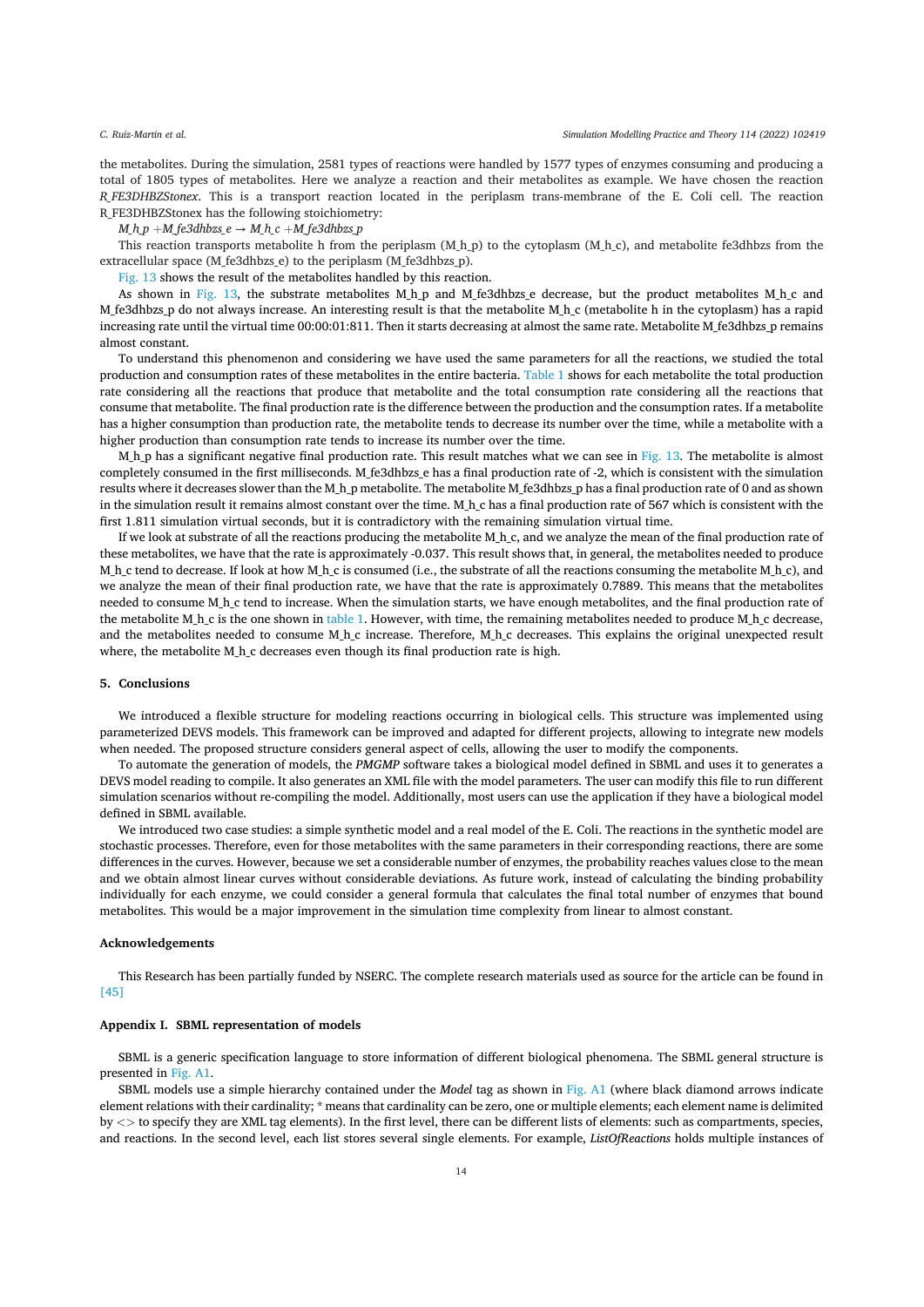#### Simulation Modelling Practice and Theory 114 (2022) 102419



Fig. A1. Structure of general structure of an SBML v2.5 file

Reaction elements. Every element has a sub-structure to store its information. Additionally, an element can have a "note" attribute where we can store any valid HTML structure to include any information that does not fit into the SBML specification structure (e.g., a list of parameters, which are not usually included in macro view models).

ListOfCompartmentTypes is used to define the compartment types present: Extracellular space, Periplasm, Cytoplasm and Organelle can be declared in this list. Then, *ListOfCompartments* is used to specify the different compartments present in a cell. For example, we may have a compartment called Vacuole that is of type Organelle. The properties of the reactions occurring within a cell are defined in Reaction elements within the tag ListOfReaction. The structure of the reaction element is shown in Fig. A2. Among other elements, a reaction includes an id, if the reaction is reversible or not, and if it is a fast reaction. Similarly, it references to the list of species in the reaction, which are defined under the tag ListOfSpecies.

Each Species element in ListOfSpecies includes various attributes that include:

- Id: an identification that allows us to differentiate each metabolite (species) in the model
- Name: it allows us to show the biological name of each metabolite.
- Compartment: it holds the compartment ID where the species belongs.
- Initial Amount: Specifies the total number of metabolites of that species existing at the initial time.

The reaction stoichiometry is a quantitative relationship between reactants and products. It is defined using listOfReactants and listOfProducts, which are lists of species belonging to the stoichiometry. Each species within these lists has a stoichiometry attribute (a number showing the amount of that species contained in the stoichiometry). The remaining properties, such as the reaction rate, are defined in the ListOfParameters.

Enzymes that catalyze the different reactions are an important aspect in biological models. However, the SBML specification structure does not consider enzymes. Enzymes are specified in the reactions using logical expressions to denote the enzymes' name. To know to which compartments each enzyme belongs, we could use the compartment where the reaction happens. Nevertheless, in SBML all the reactions are listed in the ListOfReaction without being separated by compartments.

## Appendix II. DEVS models formal specification

DEVS Atomic models are used define the behavior of the system. The formal definition of an atomic model is as follows:  $AM = \langle X, Y, S, ta, \delta_{ext}, \delta_{int}, \delta_{con}, \lambda \rangle$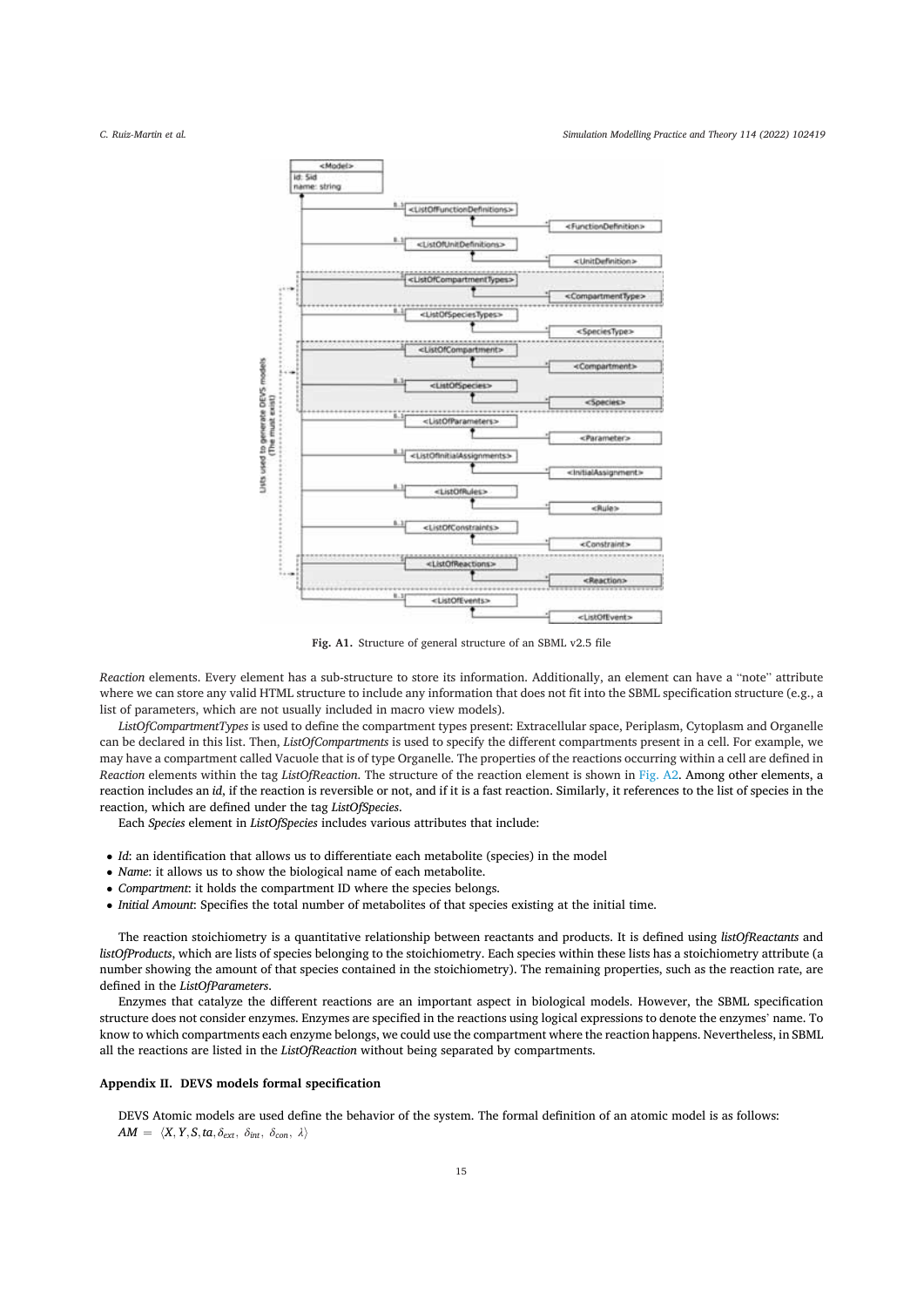Simulation Modelling Practice and Theory 114 (2022) 102419



Fig. A2. Structure of the reaction element in an SBML Model

Where<sup>.</sup>

X is the set of input events.

Y is the set of output events.

S is the set of sequential states.

 $ta: S \to \mathbb{R}_0^+ \cup \infty$  is the time advance function that determines the time until the next internal transition.

 $\delta_{ext}$ :  $QxX^b \rightarrow S$  is the external transition function that determines the next state when external events arrive, where  $Q = \{(s, e) s \in S \mid s \in S \}$ S,  $0 \le e \le ta(s)$ }, e is the elapsed time since the last state transition and  $X^b$  is a set of bags over elements in X.

 $\delta_{int}: S \to S$  is the internal transition function that determines the state transition of the model when the state duration is over, and no external event has arrived.

 $\delta_{con}$ :  $QxX^b \rightarrow S$  is the confluence transition function that determines the next state when and external events arrive at the same time than an internal transition is triggered.

 $\lambda: S \to Y^b \cup \emptyset$  is the output function that determines the output of the model based on its current state. Y<sup>b</sup> is a set of bags over elements in Y and  $\varnothing$  is the empty set.

Coupled models are defined connecting multiple DEVS models (coupled or atomic) linking the models' inputs and outputs. A coupled model is defined as the next 7-tuple:

 $CM = \langle X, Y, D, \{M_d d \in D\}, ELC, EOC, IC\rangle$ 

Where:

 $X$ : Is the set of input events.

 $Y$ : Is the set of output events.

 $D$  : Is the set of the names of the sub-components.

 $\{M_d\}$ : Is the set of sub-components where  $d \in D$ . Each  $M_d$  is a DEVS model (either atomic or coupled)

EIC: is the set of external input couplings

EOC: is the set of external output couplings

IC: is the set of internal couplings

## Appendix III. - Algorithm to calculate collisions between enzymes and metabolites in the space atomic model

To understand the logic of the algorithm used in the Space atomic model to calculate collisions between enzymes and metabolites, we will first explain the biological binding mechanism that we modelled.

There are multiple binding mechanisms; one of the most common (which we used here) is as follows. Enzymes and metabolites are in the bulk solution, and when a metabolite is near an enzyme, they can collide. When a metabolite collides with an enzyme there is a chance that the metabolite will bind with the enzyme. The probability of this event is not independent of the current enzyme state: every time an enzyme binds to a new metabolite, the chances to bind to new ones increase exponentially.

To model this binding mechanism, we consider that once an enzyme binds to the first metabolite, the probability to bound the remaining needed metabolites is close to one (because it increases exponentially). Therefore, once an enzyme binds the first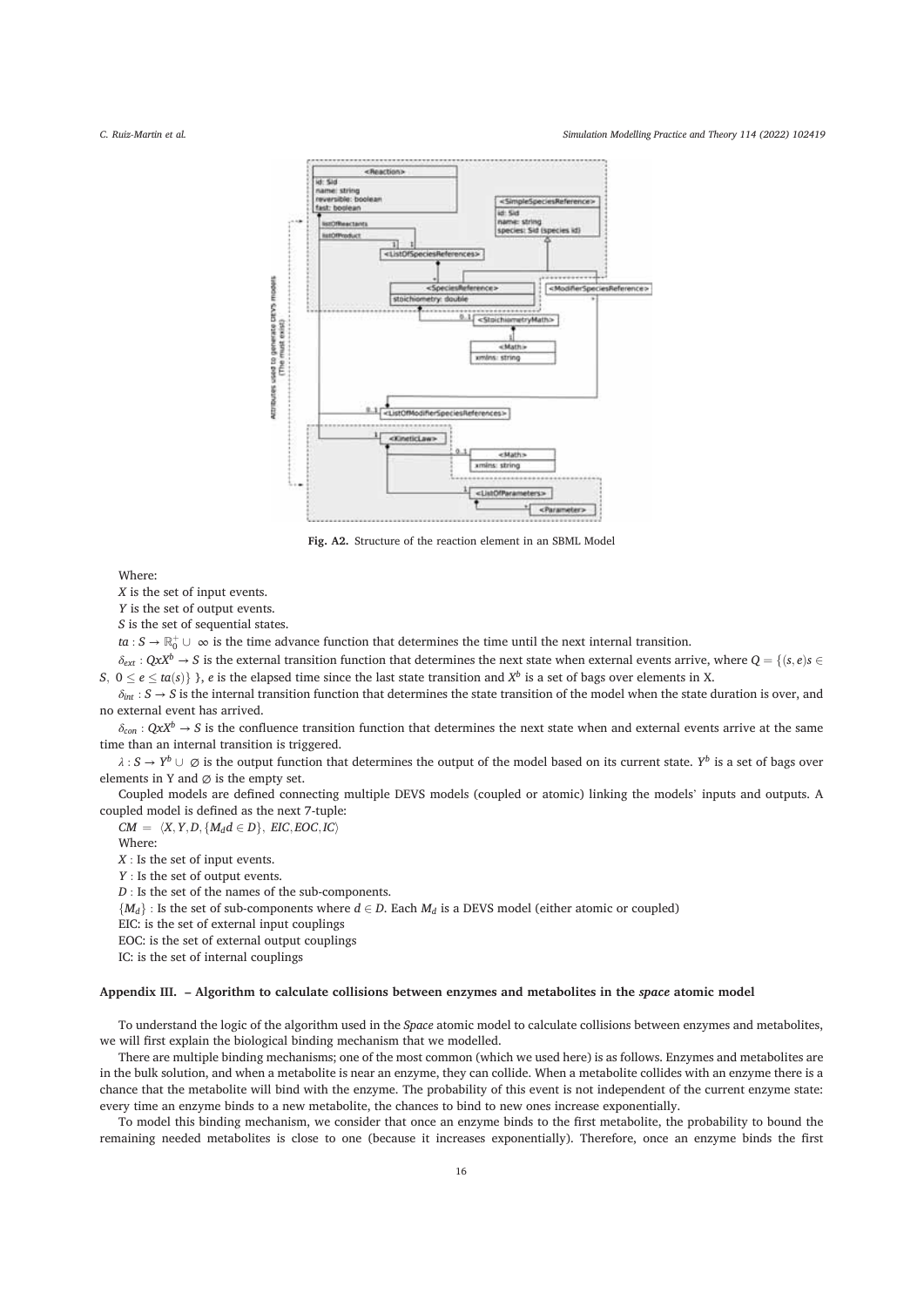metabolite, we can assume that it will bound all the remaining metabolites it needs to react. Thus, we use a binary probability function where the enzyme binds all the metabolites it needs to react to, or it does not bind any metabolite at all.

Some enzymes consume metabolites from different compartments (i.e., different Space atomic models). In this case, the binding process is independent for all the compartments and each Space model will calculate the binding process without knowing the state of other compartments.

To calculate the binding probability, we use the following spatial stochastic formula that considers the space volume to calculate the metabolite concentrations  $[A_i]$ :

$$
[A_i] = \frac{|A_i|}{L * compartment\_volume}
$$

Where

L is the Avogadro constant used to deal with the fact that concentrations are calculated in moles unit and in our micro-view model we have the metabolites in metabolite amount units.

Multiple enzymes can bind metabolites of the same type. Then, if an enzyme binds a metabolite, the concentrations of that metabolite type decrease. To model this, we use a uniform random distribution to determine in which order the enzymes will bind the metabolites. Each time an enzyme binds some metabolites, the free metabolites amount is updated  $|A_i|$ , and the concentrations decrease for the remaining free enzymes.

Similarly, an enzyme can handle multiple reactions depending on which metabolites the enzyme bounds. To model this, we use a two-step process where we first calculate the partial probability of the enzyme to bind the metabolites of each reaction that it handles using the following formula:

 $P_{\textit{partial\_binding}}(reaction, k_{\textit{on}}) = e^{\frac{-1}{\prod_{i=0}^{n} |A_i|+k_0}}$  $A_i \in$  reaction stoichiometry.  $n$ : number of elements in the stoichimetry  $K_{on}$ : association constant.

Then, we integrate all the partial probabilities and determine which metabolites will bind the enzyme using the following formula:

$$
P_{bind}(r_i) = P\left(\sum_{j=0}^{j=i-1} P_{partial\_binding}(r_j, K_{on_j}) \le X < \sum_{j=0}^{j=i} P_{partial\_binding}(r_j, k_{on_j})\right)
$$
  

$$
X \sim U[0, 1]
$$
  

$$
r_j : j \in [0, n]
$$
 the j-th reaction handled by the enzyme in some arbitrary order.  
*n*: number of handled reactions.

As  $P_{\text{bind}}(r_i)$  is within the interval [0, 1], we normalize the single probabilities to fit in the interval when the sum of all the single probabilities is greater than 1.

The formula to calculate  $P_{bind}(r_i)$  splits the interval [0, 1] into  $n+1$  disjoint subintervals. Each interval represents a different reaction handled by the enzyme. The duration of each interval is determined by  $P_{partial}$  inding (reaction;  $k_{on}$ ) according to the concentration (in the compartment) of the metabolites involved in the reaction. Once the interval [0, 1] is divided, we use a uniform random

# Algorithm 1

### Calculates the envzme and metabolites collisions.

|         | 1: procedure CALCULATE_COLLISIONS(state, $K_{\text{energy}}, K_{\text{energy}}$ )                                                                                                |
|---------|----------------------------------------------------------------------------------------------------------------------------------------------------------------------------------|
| 2:      | $collisions \leftarrow \{\}$                                                                                                                                                     |
| 3:      | for $\textit{engine} \in \textit{state}.\textit{enzumes}$ do                                                                                                                     |
| 41      | $p_{kons} \leftarrow$                                                                                                                                                            |
| 5E      | for $reaction \in enzyme, handled\_reactions$ do                                                                                                                                 |
| 6:      | $P_{kons} \leftarrow P_{kons} \cdot [\langle \text{reaction}, STP, P_{partial, binding}(\text{reaction}, K_{\text{on}_{STP}}) \rangle]$                                          |
| 7:      | if reaction is reversible then                                                                                                                                                   |
| $8. \,$ | $P_{kons} \leftarrow P_{kons} \cdot {\rm (} reaction, PTS, PpartialLbinding(reaction, Konprs) > {\rm  }$                                                                         |
| 9:      |                                                                                                                                                                                  |
| $10$ :  |                                                                                                                                                                                  |
| 11:     | if $\sum_{p \in p_{\text{loss}}} p > 1$ then<br>$p_{\text{kons}} \leftarrow \left[ \frac{p_{\text{kons}}}{\sum_{p \in p_{\text{kons}}} p} \mid p \in p_{\text{kons}} \right]$    |
| 12:     | $X \leftarrow U(0,1)$<br>$\triangleright$ Uniform random value                                                                                                                   |
| 13:     |                                                                                                                                                                                  |
| 14:     | $\begin{array}{l} \mbox{for } i \in [0, \ldots,  P_{kons} ] \mbox{ do } \\ \mbox{if } \sum_{j=0}^{j=i-1} P_{kons_j} < X < \sum_{j=0}^{j=i} P_{kons_j} \mbox{ then } \end{array}$ |
| 15:     | $collisions \leftarrow collisions \cup \{p_{kona}\}$                                                                                                                             |
| 16:     | return collisions                                                                                                                                                                |
| 17:     |                                                                                                                                                                                  |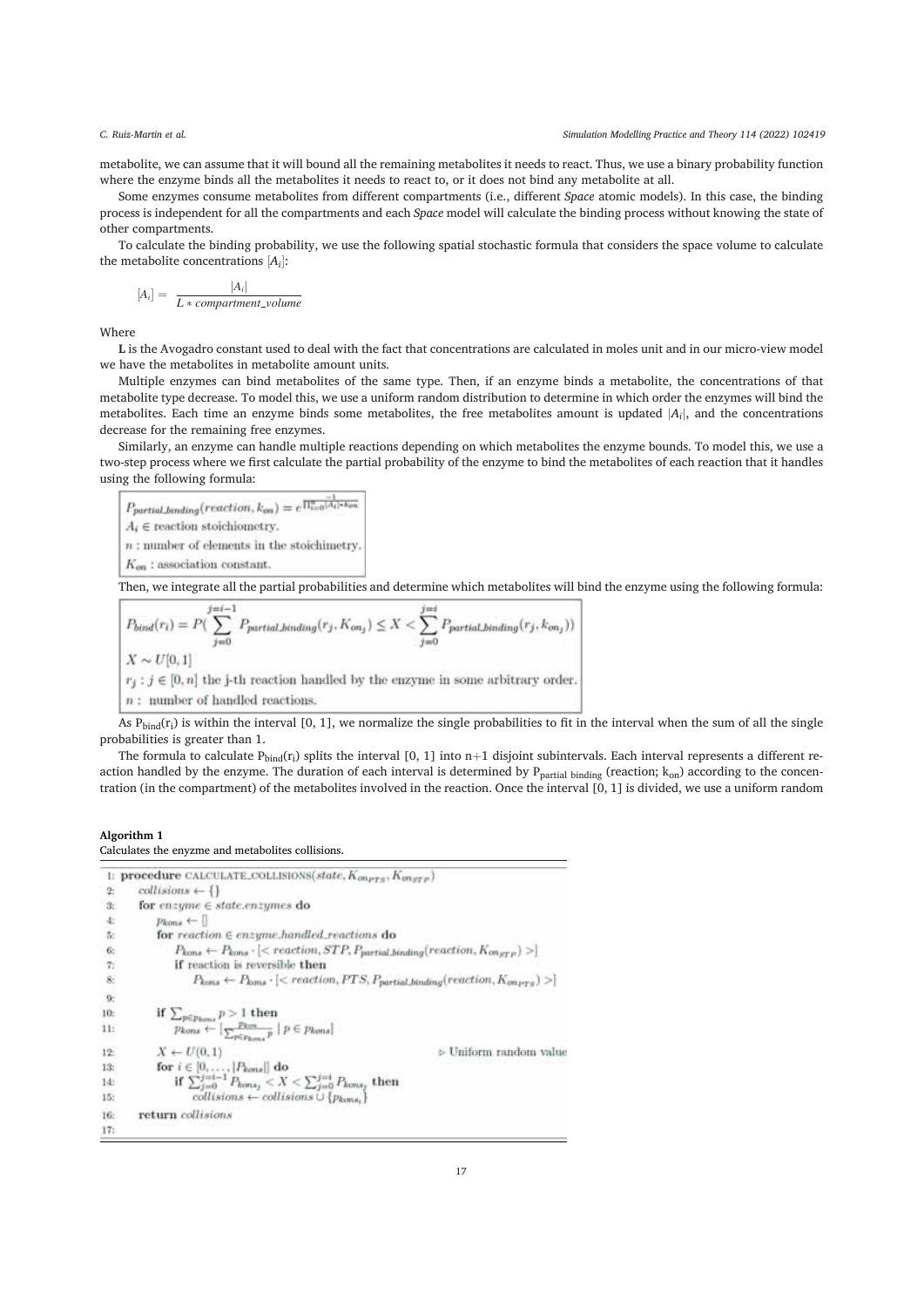variable to choose one of the sub-intervals. Finally, the enzyme binds the metabolites of the reaction represented by the chosen interval. The last interval (the number  $n + 1$ ) represents a case where the enzyme does not bind any metabolite.

The length of the last interval (the interval  $n + 1$ ) is not obtained by  $P_{\text{partial binding}}$  (reaction;  $k_{\text{on}}$ ); instead, it is the remaining space once the first n intervals are calculated.

This collision process is summarized in Algorithm 1.

# Appendix IV. XML schema for the parameters of the model

The Fig. A3 represents the UML diagram of the XML parameters file.



Fig. A3. UML diagram representation of the parameters in the XML file.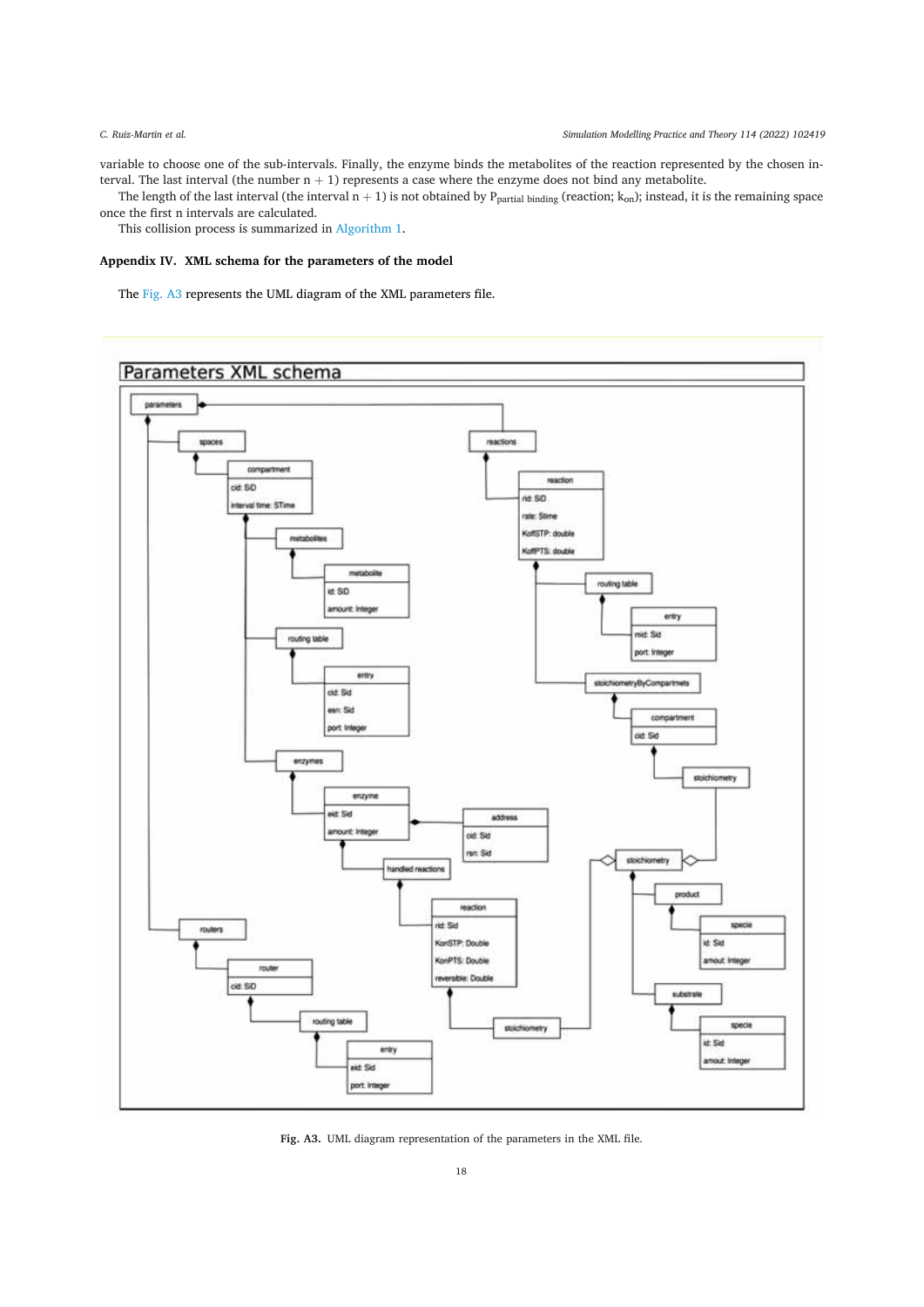The root element is parameters. This element contains 3 main lists: spaces, reactions, and routers.

Space represents all the parameters for atomic models of type space. Space has a list with all the compartments. Each compartment has the following elements:

- *cid*: model ID used by each model to find its corresponding parameters.
- interval time: fixed-length interval time steps used by space atomic models. This attribute is a string to define time with the format "hours:minutes:seconds:milliseconds".
- metabolites: list containing the information of the metabolites that belong to the compartment. Each metabolite information is specified in a metabolite element within this list and has the following attributes:
- $\circ$  *id*: identifies the metabolite across the models. When a metabolite is sent from one model to another, the id is sent to identify it. o amount: is an integer attribute that defines the initial amount of metabolite available in the compartment.
- routing table: specifies for each pair of compartment ID and enzyme set ID, which output port must be used to send metabolites to an enzyme. Each entry element has the following attributes:
- $\circ$  *cid*: id of the compartment where the enzyme set is located.
- o esn: id of the enzyme set.
- o port: number of the port that must be used to reach the enzyme set.
- enzyme contains the information of the enzymes that are related to the *compartment*. Each enzyme information is specified in an enzyme element within this list and has the following attributes and children:
	- o eid: identifies the enzyme across the models.
	- o amount: is an integer attribute that defines the initial number of free enzymes (i.e., an enzyme without any metabolite bound) in the compartment.
- $\circ$  address: It is a child element containing the compartment and enzyme set IDs where the enzyme belongs.
- o handled reactions: it is a child element organized as a list with the information of all the reactions handled by the enzyme. For each reaction, it includes a reaction element with the following attributes and children:
	- $\blacksquare$  rid: id of the reaction.
	- KonsTP: Kon constant for the Substrate to Product direction.
	- KonPTS: Kon constant for the Product to Substrate direction.
	- $\blacksquare$  *reversible*: Boolean indicating if the reaction is reversible or not.
	- stoichiometry: A child element that has two lists of species (Product and Substrate) that specifies each one of the species id and amount that belongs to the reaction stoichiometry.

Enzyme represents the all the parameters for atomic models of type Enzyme. Enzyme is basically a list of handled reactions. Thus, to instantiate an enzyme atomic model we need all the parameter of the enzyme handled reactions. Each reaction information is contained in a reaction element within the list reactions. It has the following attributes and children elements:

- $\bullet$  *id* reaction id
- rate: time that takes the reaction to convert the consumed metabolites to the produced metabolites.
- Ko\_STP: Ko constant for the Substrate to Product direction.
- Ko PTS: ko constant for the Product to Substrate direction.
- routing table: list containing routing table entries that indicates which port must be used to send each metabolite to its corresponding space atomic model. Each entry has a mid (metabolite id) and a port number.
- stoichiometryByCompartment: list of stoichiometry divided by compartments as we already explained. As we can see in Fig. A3, this list has a child for each compartment, and each compartment has one child where the reaction stoichiometry related to that compartment is specified.

Router represents all the parameters for the atomic models of type router. All the parameters of a router atomic model are contained in a router element within the routers list element. A router element has an id attribute to identify the model and a routing table element. Each child of the routing table element is an entry element that specifies, for each enzyme id (eid attribute) the port where the message must be routed to reach the enzyme (port attribute).

# **References**

- [1] S. Klamt, J. Stelling, Combinatorial Complexity of Pathway Analysis in Metabolic Networks, Molecular Biology Reports 29 (1-2) (2002) 233-236. [2] A.M. Uhrmacher, D. Degenring, B. Zeigler, Discrete Event Multi-Level Models for Systems Biology, Transactions on computational systems biology I (2005) 66-89.
- [3] R. Ewald, J. Himmelspach, M. Jeschke, S. Leye, A.M. Uhrmacher, Flexible Experimentation in the Modeling and Simulation Framework JAMES II. Implications
- for Computational Systems Biology, Briefings in bioinformatics 11 (3) (2010) 290-300.<br>
[4] W.B. Copeland, B.A. Bartley, D. Chandran, M. Galdzicki, K.H. Kim, S.C. Sleight, C.D. Maranas, H.M. Sauro, Computational Tools for M Metabolic engineering  $14(3)(2012)270-280$ .